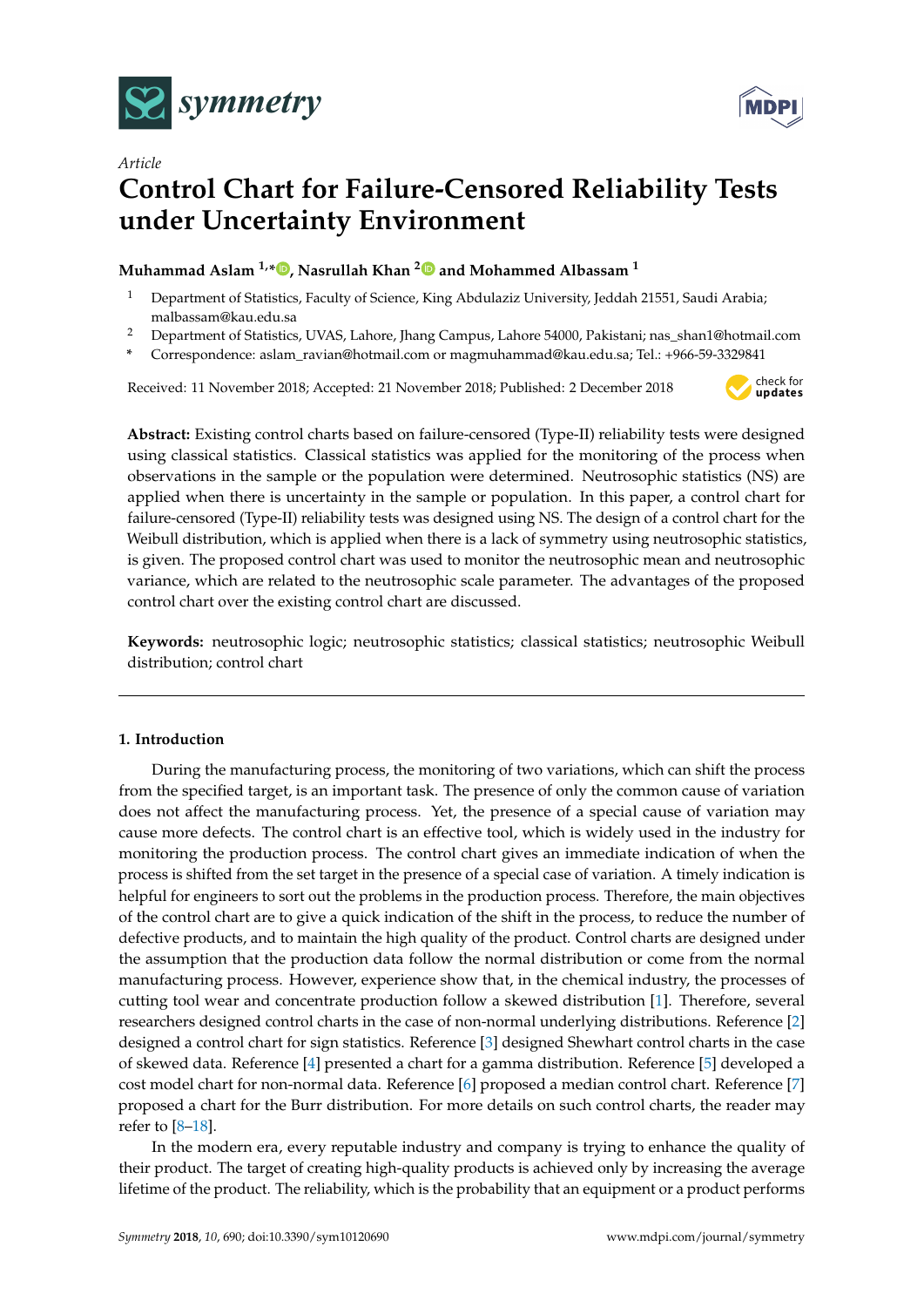well for the specified period, is used to measure the high quality of the product. For the monitoring of highly reliable products, it is not possible to wait for a specified number of failures. To save cost and time, time-truncated experiments are important. In Type-I censoring, the time of the experiment is fixed and, in Type-II censoring, the number of failures is fixed. The applications of Type-I censoring, Type-II censoring, and progressive and mixed censoring are found in [\[19](#page-11-9)[–26\]](#page-12-0).

The Weibull distribution is very popular in the area of quality control and reliability due to its flexibility of parameters. The Weibull distribution, due to its bathtub curve, is fitted well to the reliability phenomena. References [\[27](#page-12-1)[–29\]](#page-12-2) discussed the applications of the Weibull distribution. Reference [\[30\]](#page-12-3) designed a control chart in which the process follows a Weibull distribution. Reference [\[31\]](#page-12-4) designed a bootstrap control chart for this distribution. References [\[32,](#page-12-5)[33\]](#page-12-6) introduced control charts using time-truncated life tests. Recently, Khan et al. [\[34\]](#page-12-7) designed a control chart for a failure-censored reliability test for the Weibull distribution. A detailed discussion of Type-II censoring control charts can be found in references [\[19](#page-11-9)[–26\]](#page-12-0).

The existing control chart using Type-II censoring is designed under the assumption that all observations are determined. According to reference [\[35\]](#page-12-8), "observations include human judgments, and evaluations and decisions; a continuous random variable of a production process should include the variability caused by human subjectivity or measurement devices, or environmental conditions. These variability causes create vagueness in the measurement system." In this case, a control chart using the fuzzy approach was used for monitoring the process. Therefore, fuzzy logic is applied to the design of control charts when the experiment is not sure about some parameters. Several authors contributed in this area and designed control charts using the fuzzy approach such as reference [\[36\]](#page-12-9) who introduced fuzzy logic in statistical quality control (SQC). Reference [\[37\]](#page-12-10) introduced an algorithm using fuzzy approach. Reference [\[38\]](#page-12-11) discussed the application of fuzzy control charts. Reference [\[35\]](#page-12-8) proposed a Shewhart control chart using this approach. Reference [\[39\]](#page-12-12) presented a literature review on fuzzy control charts. Reference [\[40\]](#page-12-13) worked on a fuzzy U control chart. Reference [\[41\]](#page-12-14) designed fuzzy variable control charts and Reference [\[42\]](#page-12-15) also worked on a fuzzy control chart. More details on fuzzy control charts can be found in references [\[43](#page-12-16)[–49\]](#page-13-0). Industrial applications can be found in references [\[50–](#page-13-1)[53\]](#page-13-2).

Reference [\[54\]](#page-13-3) mentioned that traditional fuzzy logic is a special case of neutrosophic logic (NS). According to reference [\[54\]](#page-13-3), neutrosophic logic can be applied when there exists indeterminacy in the observations or the parameters. Based on neutrosophic logic, reference [\[55\]](#page-13-4) introduced descriptive neutrosophic statistics (NS). Reference [\[55\]](#page-13-4) argued that NS is an extension of classical statistics. NS has many applications in a variety of areas. References [\[56,](#page-13-5)[57\]](#page-13-6) applied NS to study rock roughness issues. References [\[58](#page-13-7)[,59\]](#page-13-8) designed sampling plans using NS. Recently, reference [\[60\]](#page-13-9) introduced NS in the area of control charts. They designed an attribute control chart using the neutrosophic statistical interval method (NSIM). Reference [\[60\]](#page-13-9) designed a variance control chart using the NSIM. They showed the efficiency of charts using NS over those based on classical statistics. Upon exploring the literature, we found no work on the design of control charts for failure-censored reliability tests in the uncertainty environment. In this paper, we focus on the design of such control charts using the NSIM. We hypothesized that the proposed chart using the NSIM would be more adequate and effective in the uncertainty environment than the existing control chart based on classical statistics. The state of the art product is described in the next section. The advantages of the proposed chart and a case study are given in Sections [3](#page-6-0) and [4,](#page-8-0) respectively. Some conclusions are given in the final section. More details failure censored reliability can be seen in reference [\[61\]](#page-13-10).

#### **2. State of the Art**

The failure time of the complements is measured through complex systems or devices. Therefore, it may be possible that some failure times are undetermined or unclear in terms of measurements. As mentioned earlier, NS is the generalization of the classical statistics that is applied when the observations in the sample are indeterminate or unclear. Suppose that the failure time indeterminacy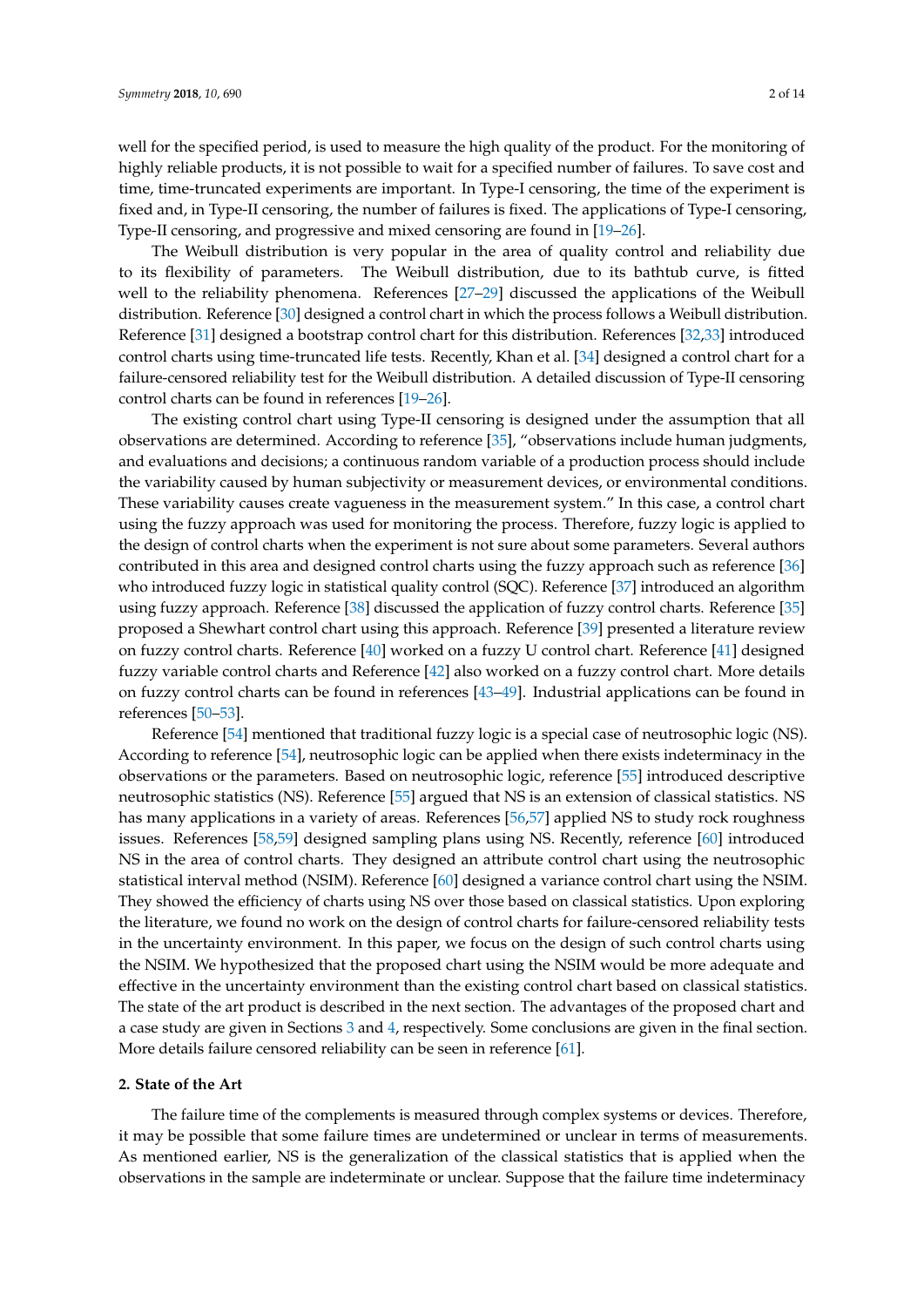interval  $X_{Ni}\epsilon\{X_L, X_U\} = i = 1, 2, 3, \dots, n_N$ , where  $X_L$  denotes the determinate part and  $X_U$  denotes the indeterminate part, follows the neutrosophic Weibull distribution. Reference [\[59\]](#page-13-8) introduced the following neutrosophic cumulative distribution function (ncdf) of the Weibull distribution.

$$
F_N(x_N; m_N, \lambda_N) = 1 - exp(-(\lambda_N x_N)^{m_N}); x_N \ge 0, m_N \epsilon \{m_L, m_U\}, \lambda_N \epsilon \{\lambda_L, \lambda_U\}
$$
 (1)

where  $m_N \epsilon \{m_L, m_U\}$  is the neutrosophic shape parameter and  $\lambda_N \epsilon \{\lambda_L, \lambda_U\}$  is the neutrosophic scale parameter. The neutrosophic Weibull distribution reduces to a neutrosophic exponential distribution when  $\lambda_N \epsilon \{-1, 1\}$ . The average lifetime of the neutrosophic Weibull distribution is shown below.

$$
\mu_N = \frac{\Gamma_N(1/m_N)}{m_N \lambda_N}; \ m_N \epsilon \{m_L, m_U\}, \lambda_N \epsilon \{\lambda_L, \lambda_U\}
$$
 (2)

where  $\Gamma_N(x)$  is the neutrosophic gamma function.

We designed a failure-censored control chart in the case of the failure time following the neutrosophic Weibull distribution to monitor the neutrosophic average and neutrosophic variance, which are related to  $\lambda_N \epsilon \{\lambda_L, \lambda_U\}$ . The proposed control chart is stated in the following steps.

- 1. Choose a random sample of the size  $n_N \epsilon \{n_L, n_U\}$  and begin the test. Continue with the test until  $r_N$  are reached and note the ith failure time, say  $X_{(iN)}$   $(i = 1, \ldots, r_N).$
- 2. Compute the following statistic under NSIM:

$$
v_N = \sum_{i=1}^{r_N} \left(\frac{X_{(iN)}}{\mu_{0N}}\right)^{m_N} + (n_N - r_N) \left(\frac{X_{(iN)}}{\mu_{0N}}\right)^{m_N}; \ m_N \in \{m_L, m_U\}, \lambda_N \in \{\lambda_L, \lambda_U\}
$$
 (3)

where  $\mu_{0N} \epsilon \{\mu_L, \mu_U\}$  is the specified neutrosophic mean time.

3. Declare the process in the control state if  $LCL_N \le v_N \le UCL_N$  where  $LCL_N$  and  $UCL_N$ denote the neutrosophic lower control limit (NLCL) and neutrosophic upper control limit (NUCL), respectively.

The operational process of the proposed control chart consists of two neutrosophic control limits. The proposed control chart under the NSIM is an extension of Khan et al. [\[34\]](#page-12-7) control chart under the classical statistics. The proposed chart reduces to Khan et al. [\[34\]](#page-12-7) chart when no uncertain observations or parameters are in the sample or in the population.

Suppose that the process is an in-control state at a neutrosophic scale parameter  $\lambda_{0N}\epsilon\{\lambda_{0L},\lambda_{0U}\}.$ The neutrosophic average life is shown in the equation below.

$$
\mu_{0N} = \frac{\Gamma_N(1/m_N)}{m_N \lambda_N}; \ m_N \epsilon \{m_L, m_U\}, \lambda_N \epsilon \{\lambda_L, \lambda_U\}.
$$
 (4)

Note here that the proposed chart under NISM is independent of  $\mu_{0N} \epsilon \{\mu_L, \mu_U\}$ . Reference [\[60\]](#page-13-9) mentioned that statistic  $v_N \epsilon \{v_L, v_U\}$  is modeled by the neutrosophic gamma distribution with  $r_N \epsilon \{r_L, r_U\}$  and  $w_{0N} \epsilon \{w_{0L}, w_{0U}\}\$  (see [\[60\]](#page-13-9)). The neutrosophic parameter  $w_{0N} \epsilon \{w_{0L}, w_{0U}\}\$  is defined by the equation below.

$$
w_{0N} = \left(\lambda_{0N}\mu_{0N}\right)^{m_N} = \left(\frac{\Gamma_N(1/m_N)}{m_N}\right)^{m_N}; \ m_N \epsilon \{m_L, m_U\}, \lambda_{0N} \epsilon \{\lambda_{0L}, \lambda_{0U}\}.
$$
 (5)

Note here that  $2v_Nw_{0N}$  with  $2r_N$  degrees of freedom is modeled by a neutrosophic chi-squared distribution. The probability that the process is an in-control state, say  $P_{in}^{0N}$  at  $\lambda_{0N}\epsilon\{\lambda_{0L},\lambda_{0U}\}$  under the NISM, is derived by using the equation below.

$$
P_{in}^{0N} \Big| \lambda_{0N} = P( LCL_N \leq v_N \leq UCL_N | \lambda_{0N}) = G_{N2r_N}(2UCL_N w_{0N}) - G_{N2r_N}(2LCL_N w_{0N}) \qquad (6)
$$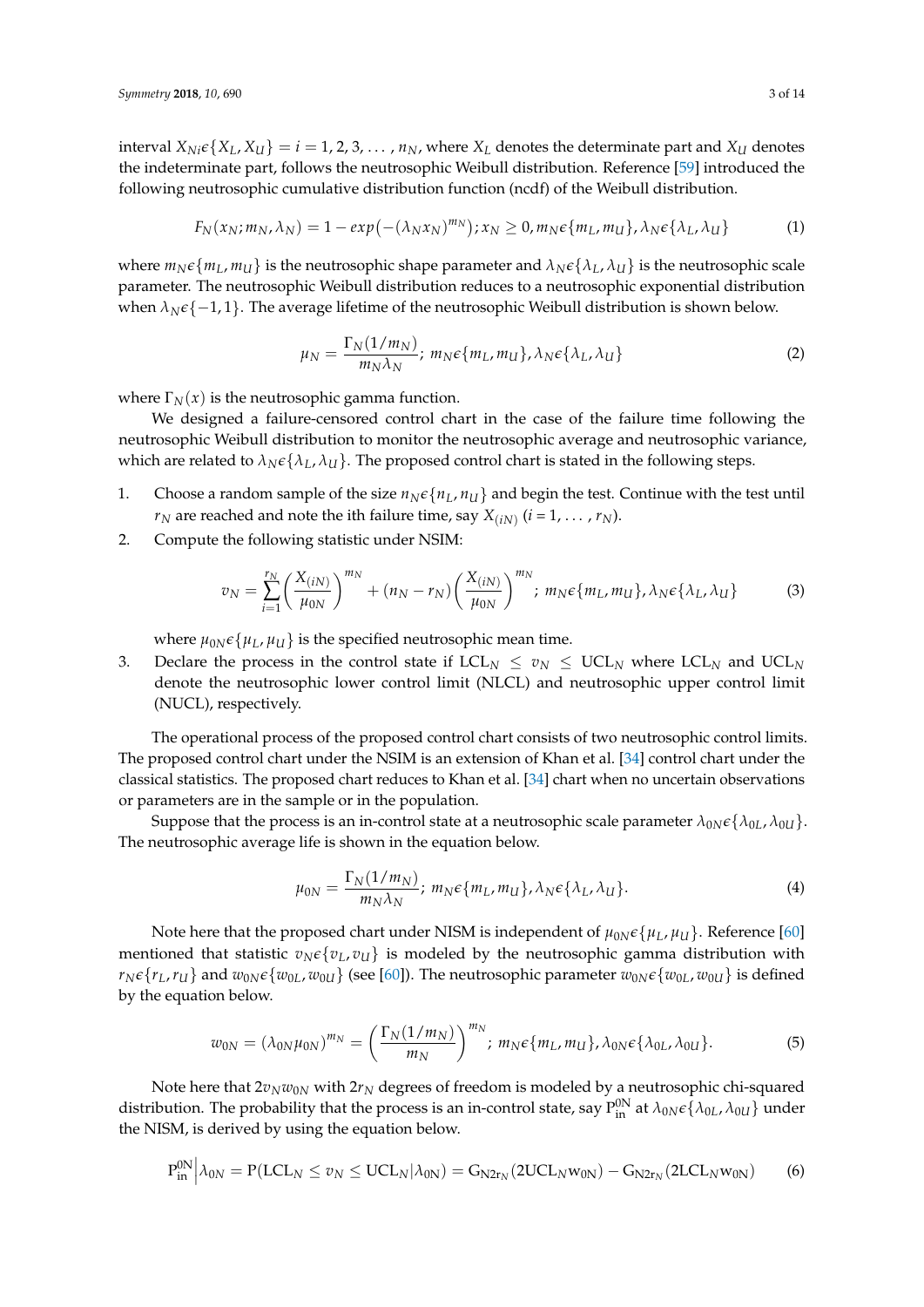where  $G_{N2r_N}(x)$  with  $2r_N$  represents the neutrosophic distribution function of neutrosophic chi-squared distribution. Similarly, the probability that the process is out-of-control when actually in control at  $\lambda_{0N} \epsilon \{\lambda_{0L}, \lambda_{0U}\}\$ is given by the equation below.

$$
P_{out}^{0N} \Big| \lambda_{0N} = P(v_N \ge UCL_N | \lambda_{0N}) + P(v_N \le LCL_N | \lambda_{0N}); \ \lambda_{0N} \epsilon \{ \lambda_{0L}, \lambda_{0U} \}
$$
 (7)

or

$$
P_{out}^{0N} \Big| \lambda_{0N} = 1 - G_{2r_N} (2UCL_N w_{0N}) + G_{2r_N} (2LCL_N w_{0N}); \ \lambda_{0N} \epsilon \{\lambda_{0L}, \lambda_{0U}\}. \tag{8}
$$

The average run length under the NISM is known as the neutrosophic average run length (NARL), which is introduced by Aslam et al. [\[60\]](#page-13-9) and given by the equation below.

$$
NARL_{0N} = \frac{1}{P_{out}^{0N} | \lambda_{0N}}; NARL_{0N} \epsilon \{NARL_{0L}, NARL_{0U}\}.
$$
 (9)

Several special causes of variations may shift the process away from the given target. Let  $\lambda_{1N}$  =  $c\lambda_{0N}$ ;  $\lambda_{1N}\epsilon\{\lambda_{0L},\lambda_{0U}\}\)$  denotes the shifted neutrosophic scale parameter where *c* denotes the shift constant. The neutrosophic average life and  $w_{1N}$  parameter at  $\lambda_{1N}$  is given by Equations (10) and (11).

$$
\mu_{1N} = \frac{\Gamma_N(1/m_N)}{m_N \lambda_{1N}}; \, m_N \epsilon \{m_L, m_U\}, \lambda_N \epsilon \{\lambda_L, \lambda_U\}
$$
\n<sup>(10)</sup>

$$
w_{1N} = (\lambda_{1N}\mu_0)^m = \mathbf{c}^{\mathbf{m}}w_{0N}.
$$
 (11)

Note that  $v_N \epsilon \{v_L, v_U\}$  is modeled by the neutrosophic gamma distribution having  $r_N \epsilon \{r_L, r_U\}$ and  $w_{1N}\epsilon\{w_{1L}, w_{1U}\}$ . The probability of in-control under the NISM at  $\lambda_{1N}\epsilon\{\lambda_{0L}, \lambda_{0U}\}$  is given by the formula below.

$$
P_{in}^{1N} \Big| \lambda_{1N} = P( LCL_N \le v_N \le UCL_N | \lambda_{1N}) = G_{2r_N}(2UCL_N w_{1N}) - G_{2r_N}(2LCL_N w_{1N}). \tag{12}
$$

The probability of out-of-control under the NISM at  $\lambda_{1N} \epsilon \{\lambda_{0L}, \lambda_{0U}\}\$ is given by Equation (13) or Equation (14) below.

$$
P_{in}^{1N} \left| \lambda_{1N} = P(v_N \ge UCL_N | \lambda_{1N}) + P(v_N \le LCL_N | \lambda_{1N}) \right| \tag{13}
$$

$$
P_{in}^{1N} \Big| \lambda_{1N} = 1 - G_{2r_N} (2UCL_N w_{1N}) + G_{2r_N} (2LCL_N w_{1N}). \tag{14}
$$

The NARL for the shifted process is given by Equation (15).

$$
NARL_{1N} = \frac{1}{P_{out}^{1N} | \lambda_{0N}}; NARL_{1N} \epsilon \{NARL_{1L}, NARL_{1U}\}.
$$
 (15)

Suppose that  $r_{0N}\epsilon\{r_L, r_U\}$  denotes the specified value of  $NARL_{0N}\epsilon\{NARL_{0L}, NARL_{0U}\}$ . The values of NARL<sub>[1](#page-4-0)N</sub> $\epsilon$  {NARL<sub>1L</sub>, NARL<sub>1U</sub>} are shown in Tables 1[–4](#page-6-1) for various values of  $m_N \epsilon$  { $m_L$ ,  $m_U$ },  $\lambda_N \epsilon \{\lambda_L, \lambda_U\}$  and  $r_N \epsilon \{r_L, r_U\}$ . From Tables [1](#page-4-0)[–4,](#page-6-1) we note that, for the same values of other specified parameters, the values of NARL decrease as the neutrophil parameter  $m_N$  increases.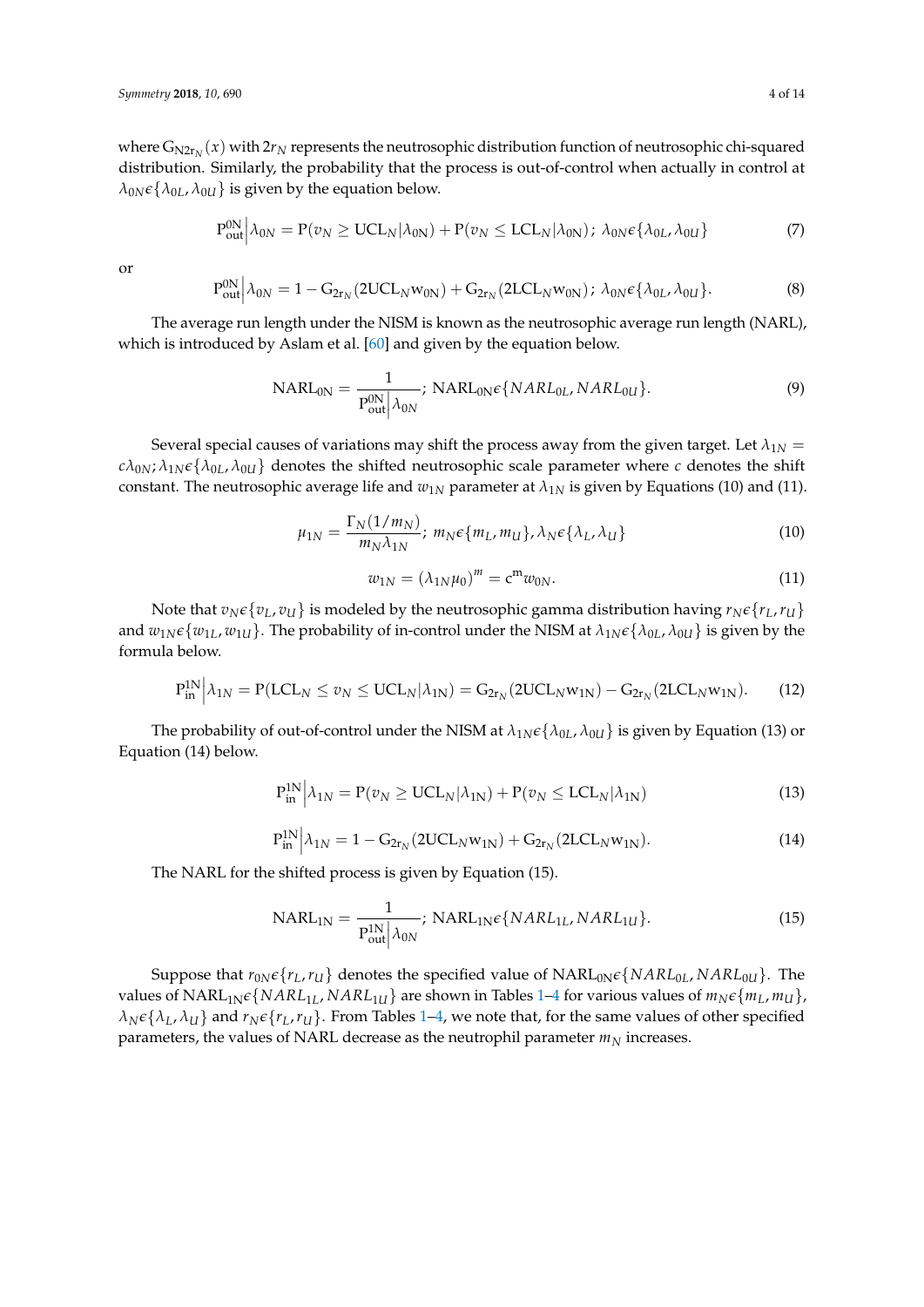<span id="page-4-0"></span>

| <b>Neutrosophic Control Limits</b> |                   | $r_N=[2,5]$        |                  |
|------------------------------------|-------------------|--------------------|------------------|
| $LCL_N$                            | [0.0595, 0.778]   | [0.0484, 0.708]    | [0.0401, 0.621]  |
| $UCL_N$                            | [6.1131, 11.498]  | [6.6267, 11.801]   | [6.0133, 11.331] |
| $\mathcal C$                       |                   | NARL <sub>1N</sub> |                  |
| 0.1                                | [10.28, 1.45]     | [13.43, 1.49]      | [9.81, 1.43]     |
| 0.2                                | [28.02, 2.91]     | [40.55, 3.11]      | [26.63, 2.81]    |
| 0.3                                | [57.00, 6.20]     | [88.45, 6.86]      | [55.42, 5.87]    |
| 0.4                                | [95.77, 13.22]    | [155.28, 15.12]    | [98.58, 12.32]   |
| 0.5                                | [137.44, 27.61]   | [226.82, 32.64]    | [155.05, 25.52]  |
| 0.6                                | [172.70, 55.32]   | [283.97, 67.72]    | [218.65, 51.63]  |
| 0.7                                | [195.74, 102.02]  | [316.96, 130.22]   | [279.38, 100.34] |
| 0.75                               | [202.48, 131.52]  | [324.90, 172.01]   | [305.64, 136.51] |
| 0.8                                | [206.48, 161.66]  | [328.31, 216.90]   | [328.06, 181.27] |
| 0.85                               | [208.20, 188.06]  | [328.22, 258.76]   | [346.29, 233.11] |
| 0.9                                | [208.11, 206.64]  | [325.53, 290.79]   | [360.32, 287.91] |
| 0.92                               | [207.68, 211.35]  | [323.91, 299.73]   | [364.80, 309.24] |
| 0.95                               | [206.66, 215.43]  | [321.01, 308.62]   | [370.39, 339.15] |
| 0.98                               | [205.29, 216.16]  | [317.68, 312.24]   | [374.70, 365.18] |
| 0.99                               | [204.76, 215.74]  | [316.49, 312.36]   | [375.88, 372.78] |
| $\mathbf{1}$                       | [204.20, 215.021] | [315.26, 311.99]   | [376.92, 379.77] |
| 1.1                                | [197.40, 196.27]  | [301.78, 288.42]   | [381.40, 413.47] |
| 1.2                                | [189.38, 168.95]  | [287.42, 248.89]   | [377.72, 392.50] |
| 1.3                                | [181.06, 142.89]  | [273.34, 210.15]   | [369.13, 347.01] |
| 1.4                                | [172.94, 120.90]  | [260.06, 177.26]   | [357.92, 298.46] |
| 1.5                                | [165.25, 103.03]  | [247.76, 150.53]   | [345.55, 255.18] |
| 1.6                                | [158.07, 88.61]   | [236.47, 129.01]   | [332.90, 218.90] |
| 1.7                                | [151.42, 76.92]   | [226.14, 111.61]   | [320.47, 189.04] |
| 1.8                                | [145.30, 67.36]   | [216.70, 97.42]    | [308.54, 164.53] |
| 1.9                                | [139.65, 59.47]   | [208.06, 85.73]    | [297.23, 144.29] |
| $\overline{2}$                     | [134.44, 52.89]   | [200.13, 76.01]    | [286.60, 127.46] |
| 2.5                                | [113.69, 32.17]   | [168.76, 45.55]    | [242.88, 75.01]  |
| $\ensuremath{\mathfrak{Z}}$        | [99.01, 21.79]    | [146.74, 30.45]    | [211.32, 49.30]  |
| $\overline{4}$                     | [79.63, 12.21]    | [117.73, 16.65]    | [169.38, 26.17]  |
| 5                                  | [67.30, 8.05]     | [99.31, 10.76]     | [142.69, 16.46]  |
| 6                                  | [58.70, 5.87]     | [86.47, 7.69]      | [124.09, 11.50]  |

**Table 1.** The values of NARL when  $m_N = [0.4, 0.6]$  and  $\lambda_N = [0.45, 0.55]$ .

**Table 2.** The values of NARL when  $m_N = [0.9, 1.10]$  and  $\lambda_N = [0.45, 0.55]$ .

| <b>Neutrosophic Control Limits</b> | $r_{N}$ =[2,5]     |                  |                      |  |
|------------------------------------|--------------------|------------------|----------------------|--|
| LCL <sub>N</sub>                   | [0.0865, 1.08]     | [0.0693, 0.961]  | [0.0621, 0.933]      |  |
| $UCL_N$                            | [8.7698, 16.05]    | [9.1713, 16.073] | [9.2462, 17.103]     |  |
| $\mathcal C$                       | NARL <sub>1N</sub> |                  |                      |  |
| 0.1                                | [1.47, 1.01]       | [1.51, 1.00]     | [1.52, 1.00]         |  |
| 0.2                                | [2.73, 1.14]       | [2.92, 1.14]     | [2.96, 1.12]         |  |
| 0.3                                | [5.42, 1.64]       | [6.05, 1.64]     | [6.17, 1.55]         |  |
| 0.4                                | [11.04, 2.96]      | [12.83, 2.97]    | [13.21, 2.66]        |  |
| 0.5                                | [22.54, 6.42]      | [27.35, 6.46]    | [28.43, 5.44]        |  |
| 0.6                                | [45.01, 15.99]     | [57.26, 16.15]   | [60.31, 12.76]       |  |
| 0.7                                | [84.15, 43.51]     | [112.87, 44.57]  | [121.43, 33.20]      |  |
| 0.75                               | [109.92, 71.90]    | [151.64, 75.13]  | [165.63, 54.94]      |  |
| 0.8                                | [137.49, 114.27]   | [195.01, 124.35] | [216.93, 91.1923033] |  |
| 0.85                               | [163.49, 165.47]   | [237.85, 193.61] | [270.02, 148.57]     |  |
| 0.9                                | [184.36, 206.18]   | [273.92, 266.89] | [317.40, 228.62]     |  |
| 0.92                               | [190.70, 214.58]   | [285.30, 289.78] | [333.15, 264.14]     |  |
| 0.95                               | [197.82, 217.32]   | [298.53, 310.99] | [352.37, 314.84]     |  |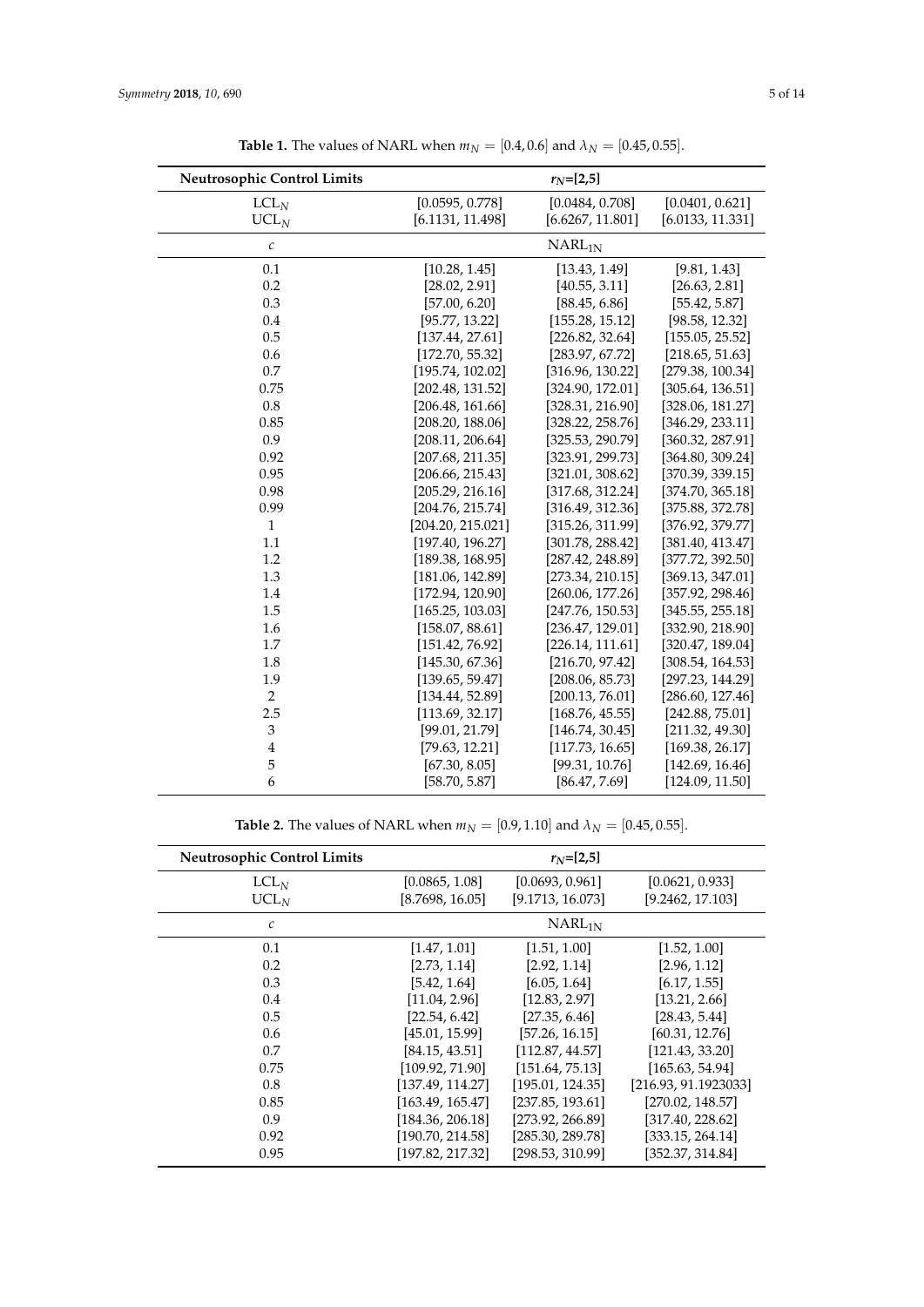| <b>Neutrosophic Control Limits</b> |                  | $r_{N}=[2,5]$    |                  |
|------------------------------------|------------------|------------------|------------------|
| 0.98                               | [202.13, 210.10] | [307.11, 314.91] | [365.94, 354.61] |
| 0.99                               | [202.98, 206.08] | [308.97, 312.77] | [369.22, 364.14] |
| 1                                  | [203.55, 201.49] | [310.37, 309.19] | [371.89, 371.54] |
| 1.1                                | [197.60, 145.94] | [304.06, 235.50] | [371.27, 343.99] |
| 1.2                                | [180.35, 101.35] | [277.91, 163.84] | [342.17, 250.67] |
| 1.3                                | [161.00, 71.96]  | [247.86, 115.38] | [306.11, 177.06] |
| 1.4                                | [143.14, 52.65]  | [220.06, 83.59]  | [272.03, 127.50] |
| 1.5                                | [127.65, 39.62]  | [195.98, 62.26]  | [242.29, 94.23]  |
| 1.6                                | [114.45, 30.55]  | [175.50, 47.53]  | [216.92, 71.35]  |
| 1.7                                | [103.22, 24.08]  | [158.11, 37.08]  | [195.36, 55.21]  |
| 1.8                                | [93.64, 19.35]   | [143.28, 29.49]  | [176.96, 43.55]  |
| 1.9                                | [85.40, 15.82]   | [130.53, 23.86]  | [161.16, 34.95]  |
| $\overline{2}$                     | [78.26, 13.13]   | [119.51, 19.60]  | [147.48, 28.49]  |
| 2.5                                | [53.68, 6.21]    | [81.58, 8.83]    | [100.47, 12.32]  |
| 3                                  | [39.61, 3.67]    | [59.90, 4.97]    | [73.63, 6.67]    |
| $\overline{4}$                     | [24.73, 1.92]    | [37.06, 2.38]    | [45.38, 2.97]    |
| 5                                  | [17.31, 1.37]    | [25.72, 1.58]    | [31.38, 1.85]    |
| 6                                  | [13.03, 1.15]    | [19.20, 1.26]    | [23.33, 1.40]    |

**Table 2.** *Cont*.

**Table 3.** The values of NARL when  $m_N = [2.4, 2.6]$  and  $\lambda_N = [0.45, 0.55]$ .

<span id="page-5-0"></span>

| Neutrosophic Control Limits | $r_N = [2, 5]$                   |                                 |                                     |  |
|-----------------------------|----------------------------------|---------------------------------|-------------------------------------|--|
| LCL <sub>N</sub><br>$UCL_N$ | [0.119, 1.27]<br>[12.029, 18.76] | [0.106, 1.07]<br>[13.87, 18.84] | [0.0882, 0.955]<br>[13.089, 18.984] |  |
| $\mathcal C$                | NARL <sub>1N</sub>               |                                 |                                     |  |
| 0.1                         | [1.00, 1.00]                     | [1.00, 1.00]                    | [1.00, 1.00]                        |  |
| 0.2                         | [1.0, 1.00]                      | [1.02, 1.00]                    | [1.01, 1.00]                        |  |
| 0.3                         | [1.09, 1.00]                     | [1.12, 1.00]                    | [1.11, 1.00]                        |  |
| 0.4                         | [1.35, 1.01]                     | [1.47, 1.01]                    | [1.42, 1.01]                        |  |
| 0.5                         | [2.03, 1.09]                     | [2.41, 1.09]                    | [2.24, 1.09]                        |  |
| 0.6                         | [3.85, 1.44]                     | [5.19, 1.44]                    | [4.57, 1.45]                        |  |
| 0.7                         | [9.45, 2.74]                     | [15.11, 2.77]                   | [12.40, 2.81]                       |  |
| 0.75                        | [16.32, 4.52]                    | [28.77, 4.59]                   | [22.75, 4.70]                       |  |
| 0.8                         | [29.86, 8.52]                    | [58.00, 8.7.00]                 | [44.56, 8.99]                       |  |
| 0.85                        | [56.52, 18.41]                   | [117.97, 18.96]                 | [90.98, 19.80]                      |  |
| 0.9                         | [104.00, 45]                     | [214.7, 47.4]                   | [180.79, 50.26]                     |  |
| 0.92                        | [128.33, 65.61]                  | [254.10, 70.55]                 | [229.02, 75.59]                     |  |
| 0.95                        | [164.80, 113.08]                 | [295.89, 129.5]                 | [302.41, 142.57]                    |  |
| 0.98                        | [191.91, 173.85]                 | [307.79, 226.65]                | [355.84, 263.97]                    |  |
| 0.99                        | [197.40, 191.41]                 | [305.72, 264.90]                | [366.03, 317.43]                    |  |
| $\mathbf{1}$                | [200.93, 204.62]                 | [301.36, 302.15]                | [372.12, 374.36]                    |  |
| 1.1                         | [166.99, 127.68]                 | [214.78, 262.21]                | [300.84, 411.25]                    |  |
| 1.2                         | [114.56, 53.35]                  | [144.52, 106.83]                | [204.15, 166.01]                    |  |
| 1.3                         | [79.65, 24.85]                   | [100.14, 47.67]                 | [141.14, 72.39]                     |  |
| 1.4                         | [57.02, 12.92]                   | [71.51, 23.63]                  | [100.48, 34.96]                     |  |
| 1.5                         | [41.92, 7.41]                    | [52.44, 12.87]                  | [73.43, 18.52]                      |  |
| 1.6                         | [31.55, 4.65]                    | [39.36, 7.64]                   | [54.91, 10.67]                      |  |
| 1.7                         | [24.26, 3.16]                    | [30.16, 4.91]                   | [41.91, 6.63]                       |  |
| 1.8                         | [19.00, 2.31]                    | [23.55, 3.38]                   | [32.59, 4.42]                       |  |
| 1.9                         | [15.15, 1.81]                    | [18.70, 2.49]                   | [25.76, 3.14]                       |  |
| $\overline{2}$              | [12.26, 1.49]                    | [15.08, 1.94]                   | [20.67, 2.37]                       |  |
| 2.5                         | [5.18, 1.03]                     | [6.23, 1.08]                    | [8.29, 1.14]                        |  |
| $\ensuremath{\mathsf{3}}$   | [2.82, 1.00]                     | [3.30, 1.00]                    | [4.23, 1.00]                        |  |
| $\overline{4}$              | [1.40, 1.00]                     | [1.54, 1.00]                    | [1.82, 1.00]                        |  |
| 5                           | [1.08, 1.00]                     | [1.12, 1.00]                    | [1.21, 1.00]                        |  |
| 6                           | [1.01, 1.00]                     | [1.02, 1.00]                    | [1.04, 1.00]                        |  |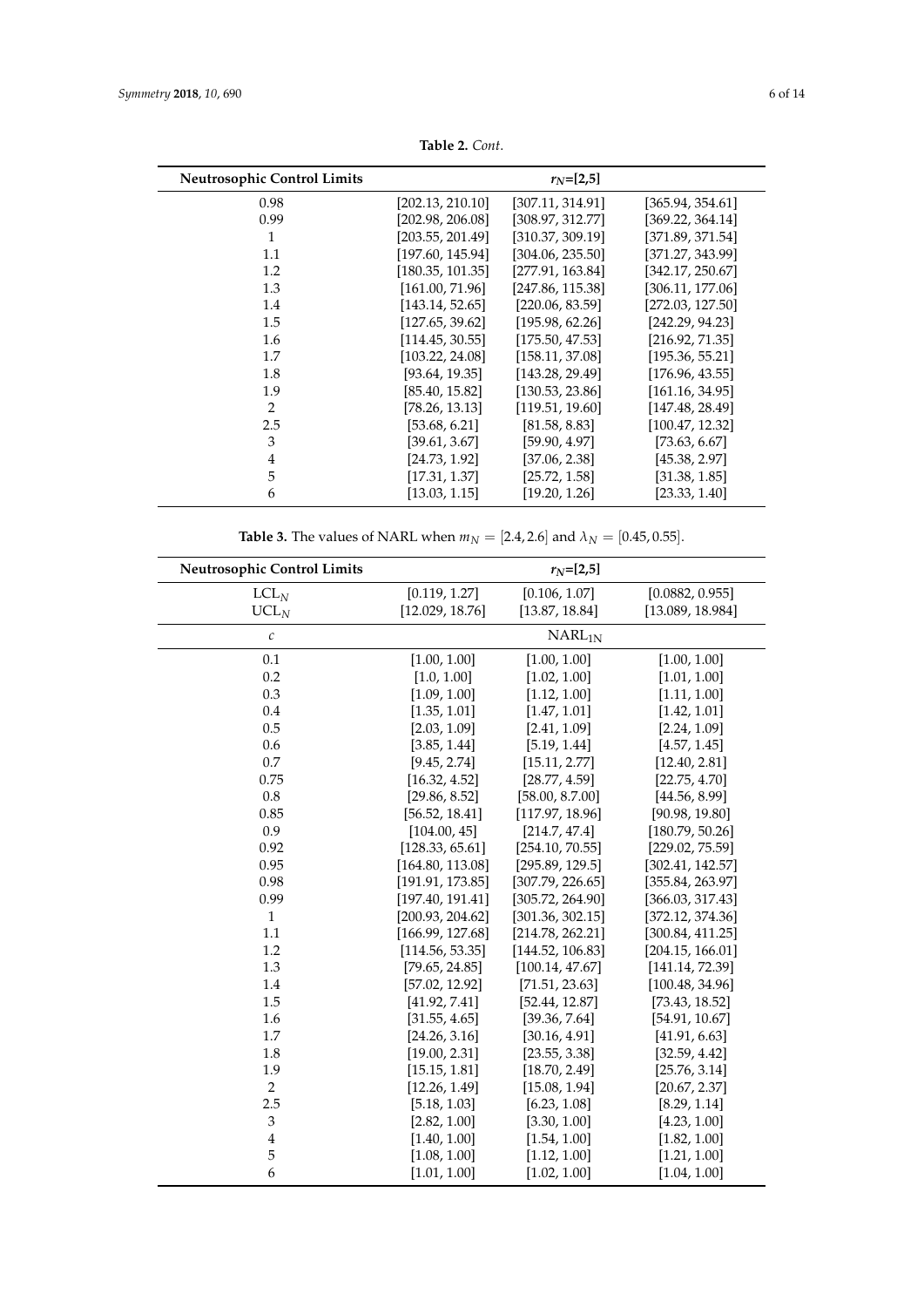<span id="page-6-1"></span>

| <b>Neutrosophic Control Limits</b> |                  | $r_N=[2,5]$        |                  |
|------------------------------------|------------------|--------------------|------------------|
| LCL <sub>N</sub>                   | [0.121, 1.36]    | [0.109, 0.815]     | [0.0908, 1.21]   |
| UCL <sub>N</sub>                   | [12.3, 19.9]     | [15.135, 18.198]   | [13.5992, 21.39] |
| $\mathcal C$                       |                  | NARL <sub>1N</sub> |                  |
| 0.1                                | [1.00, 1.00]     | [1.00, 1.00]       | [1.00, 1.00]     |
| 0.2                                | [1.01, 1.00]     | [1.02, 1.00]       | [1.02, 1.00]     |
| 0.3                                | [1.10, 1.00]     | [1.15, 1.00]       | [1.12, 1.00]     |
| 0.4                                | [1.37, 1.01]     | [1.55, 1.00]       | [1.45, 1.02]     |
| 0.5                                | [2.08, 1.11]     | [2.72, 1.07]       | [2.35, 1.14]     |
| 0.6                                | [4.02, 1.53]     | [6.42, 1.39]       | [4.97, 1.68]     |
| 0.7                                | [10.11, 3.18]    | [20.95, 2.55]      | [14.12, 3.89]    |
| 0.75                               | [17.71, 5.54]    | [42.43, 4.10]      | [26.61, 7.31]    |
| $0.8\,$                            | [32.83, 11.15]   | [89.79, 7.50]      | [53.45, 16.03]   |
| 0.85                               | [62.65, 25.8]    | [181.82, 15.73]    | [110.80, 40.93]  |
| 0.9                                | [114.54, 66.39]  | [294.62, 37.93]    | [216.44, 117.07] |
| 0.92                               | [140.01, 96.61]  | [323.83, 56.07]    | [268.18, 176.84] |
| 0.95                               | [175.93, 156.06] | [337.46, 104.54]   | [337.22, 294.34] |
| 0.98                               | [199.53, 203.24] | [322.35, 200.44]   | [375.37, 375.25] |
| 0.99                               | [203.48, 208.65] | [313.57, 248.88]   | [379.59, 379.24] |
| $\mathbf{1}$                       | [205.45, 208.09] | [303.79, 307.56]   | [379.96, 371.89] |
| 1.1                                | [163.83, 98.63]  | [203.67, 744.86]   | [286.61, 161.48] |
| 1.2                                | [111.83, 41.49]  | [136.53, 321.09]   | [193.27, 65.86]  |
| 1.3                                | [77.73, 19.68]   | [94.63, 136.05]    | [133.63, 30.25]  |
| 1.4                                | [55.66, 10.43]   | [67.61, 63.56]     | [95.17, 15.48]   |
| 1.5                                | [40.93, 6.11]    | [49.61, 32.46]     | [69.59, 8.73]    |
| 1.6                                | [30.82, 3.92]    | [37.26, 17.98]     | [52.07, 5.38]    |
| 1.7                                | [23.70, 2.73]    | [28.58, 10.71]     | [39.77, 3.59]    |
| 1.8                                | [18.58, 2.04]    | [22.33, 6.83]      | [30.94, 2.58]    |
| 1.9                                | [14.81, 1.63]    | [17.75, 4.64]      | [24.47, 1.98]    |
| $\boldsymbol{2}$                   | [12.00, 1.38]    | [14.33, 3.34]      | [19.65, 1.61]    |
| 2.5                                | [5.08, 1.02]     | [5.95, 1.29]       | [7.92, 1.04]     |
| $\ensuremath{\mathsf{3}}$          | [2.77, 1.00]     | [3.17, 1.02]       | [4.06, 1.00]     |
| 4                                  | [1.39, 1.00]     | [1.51, 1.00]       | [1.77, 1.00]     |
| 5                                  | [1.07, 1.00]     | [1.11, 1.00]       | [1.19, 1.00]     |
| 6                                  | [1.01, 1.00]     | [1.01, 1.00]       | [1.04, 1.00]     |

**Table 4.** The values of NARL when  $m_N = [2.40, 2.60]$  and  $\lambda_N = [1.90, 2.10]$ .

The following algorithm under the NISM is applied to determine the neutrosophic control limits and  $NARL<sub>1N</sub>\epsilon\{NARL<sub>1L</sub>, NARL<sub>1U</sub>\}$ :

- 1. Specify  $m_N \epsilon \{m_L, m_U\}$ ,  $\lambda_N \epsilon \{\lambda_L, \lambda_U\}$  and  $r_N \epsilon \{r_L, r_U\}$ .
- 2. Specify  $r_{0N}\epsilon\{r_L, r_U\}$  and determine the neutrosophic control limits such that  $NARL_{0N} \ge r_{0N}$ .
- 3. Several combinations exist that satisfy the condition  $NARL_{0N} \geq r_{0N}$ . However, choose the combination of the neutrosophic parameters where  $NARL<sub>0N</sub>$  is very close to  $r<sub>0N</sub>$ .
- 4. Use neutrosophic control limits to find NARL1N*e*{*NARL*1*L*, *NARL*1*U*}.

#### <span id="page-6-0"></span>**3. Advantages of the Proposed Chart**

In the NS, by following reference [\[54\]](#page-13-3), we defined the NARL as  $NARL_{1N} = ARL_{1L} + uI$  where *ARL*1*<sup>L</sup>* is the average run length (ARL) for the determined part under the classical statistics, *uI* is an indeterminate part for  $ARL<sub>1L</sub>$ , and  $I \epsilon \{infI, supI\}$  presents the indeterminacy. When there are certain observations in the sample or in the population, the indeterminate part  $uI = 0$  and  $NARL<sub>1N</sub>$  under the NS becomes the same as the ARL under the classical statistics. According to reference [\[57\]](#page-13-6), under the uncertainty settings, a method that provides the indeterminacy interval of NARL is said to be a more efficient and effective method than the method that provides a determined value of  $ARL<sub>1</sub>$ . The values of  $NARL<sub>1N</sub>$  from the proposed control chart under NISM and  $ARL<sub>1</sub>$  from Aslam et al. [\[34\]](#page-12-7) under the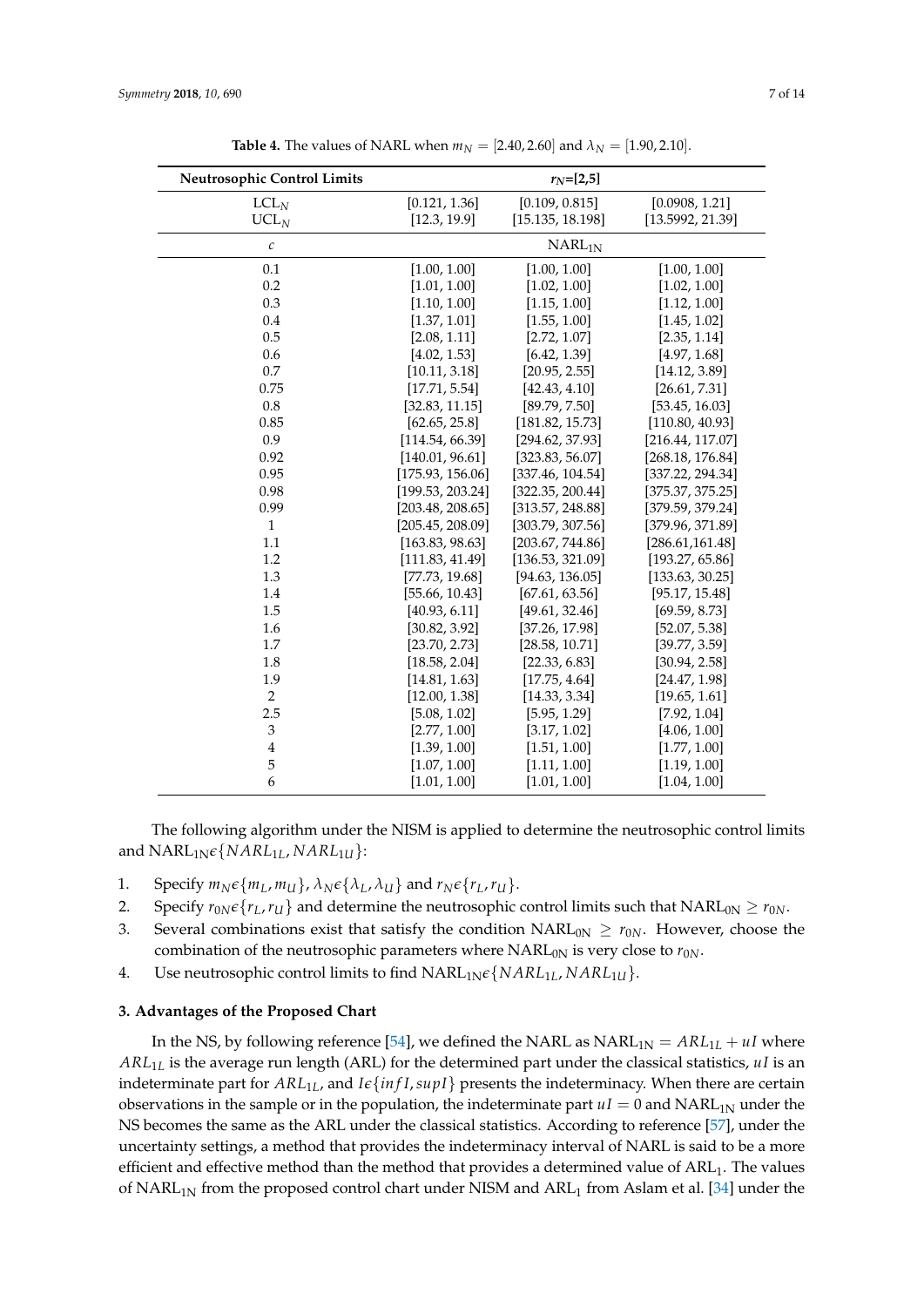classical statistics are in Table [5](#page-7-0) at the same levels of all specified control chart parameters. From Table [5,](#page-7-0) we note that the proposed control chart has the values of  $NARL<sub>1N</sub>$  in the indeterminacy interval while the existing control chart under the classical statistics provides only the determined values of ARL<sub>1</sub>. For example, when  $c = 0.1$ , we have  $NARL_{1N} = 1.45 + 1.45I$ ;  $I \epsilon \{0, 7.09\}$ . Thus, the determinate par is  $ARL_1$ = 1.45 and the indeterminate part is 1.45*I*; *Ie*{0,7.09}. Therefore, the indeterminacy interval of NARL<sub>1N</sub> is NARL<sub>1N</sub> =  $[10.287, 1.451]$ ; *Ie*{0,7.09}. From this example, it is clear that the proposed control chart has determinate and indeterminate information under the indeterminate situation. Therefore, the proposed control chart is more effective under the indeterminate situation than Aslam et al. [\[34\]](#page-12-7) chart, which is a special case of the proposed chart.

<span id="page-7-0"></span>**Table 5.** The comparison of the proposed chart with the existing one when  $m_N = [0.4, 0.6]$ ,  $\lambda_N =$  $[0.45, 0.55]$ , and  $r<sub>N</sub> = [2, 5]$ .

| Neutrosophic<br><b>Control Limits</b> | <b>Proposed Control Chart</b> |                   |                                                                                  |             | <b>Existing Control Chart</b> |             |
|---------------------------------------|-------------------------------|-------------------|----------------------------------------------------------------------------------|-------------|-------------------------------|-------------|
| LCL <sub>N</sub>                      |                               |                   |                                                                                  |             |                               |             |
| UCL <sub>N</sub>                      |                               |                   | $NARL_{0N} \in [200, 200]$ $NARL_{0N} \in [300, 300]$ $NARL_{0N} \in [370, 370]$ | $ARL = 200$ | $ARL = 300$                   | $ARL = 370$ |
| $\mathcal C$                          |                               | NARL <sub>1</sub> |                                                                                  |             | ARL <sub>1</sub>              |             |
| 0.1                                   | [10.28, 1.45]                 | [13.43, 1.49]     | [9.81, 1.43]                                                                     | 1.45        | 1.49                          | 1.43        |
| 0.2                                   | [28.02, 2.91]                 | [40.55, 3.11]     | [26.63, 2.81]                                                                    | 2.91        | 3.11                          | 2.81        |
| 0.3                                   | [57.00, 6.20]                 | [88.45, 6.86]     | [55.42, 5.87]                                                                    | 6.20        | 6.86                          | 5.87        |
| 0.4                                   | [95.77, 13.22]                | [155.28, 15.12]   | [98.58, 12.32]                                                                   | 13.22       | 15.1                          | 12.32       |
| 0.5                                   | [137.44, 27.61]               | [226.82, 32.64]   | [155.05, 25.52]                                                                  | 27.61       | 32.6                          | 25.52       |
| 0.6                                   | [172.70, 55.32]               | [283.97, 67.72]   | [218.65, 51.63]                                                                  | 55.32       | 67.72                         | 51.63       |
| 0.7                                   | [195.74, 102.02]              | [316.96, 130.22]  | [279.38, 100.34]                                                                 | 102.02      | 130.22                        | 100.34      |
| 0.75                                  | [202.48, 131.52]              | [324.90, 172.01]  | [305.64, 136.51]                                                                 | 131.52      | 172.01                        | 136.51      |
| 0.8                                   | [206.48, 161.66]              | [328.31, 216.90]  | [328.06, 181.27]                                                                 | 161.66      | 216.90                        | 181.27      |
| 0.85                                  | [208.20, 188.06]              | [328.22, 258.76]  | [346.29, 233.11]                                                                 | 188.06      | 258.76                        | 233.11      |
| 0.9                                   | [208.11, 206.64]              | [325.53, 290.79]  | [360.32, 287.91]                                                                 | 206.64      | 290.79                        | 287.91      |
| 0.92                                  | [207.68, 211.35]              | [323.91, 299.73]  | [364.80, 309.24]                                                                 | 211.35      | 299.73                        | 309.24      |
| 0.95                                  | [206.66, 215.43]              | [321.01, 308.62]  | [370.39, 339.15]                                                                 | 215.43      | 308.62                        | 339.15      |
| 0.98                                  | [205.29, 216.16]              | [317.68, 312.24]  | [374.70, 365.18]                                                                 | 216.16      | 312.24                        | 365.18      |
| 0.99                                  | [204.76, 215.74]              | [316.49, 312.36]  | [375.88, 372.78]                                                                 | 215.74      | 312.36                        | 372.78      |
| $\mathbf{1}$                          | [204.20, 215.02]              | [315.26, 311.99]  | [376.92, 379.77]                                                                 | 215.02      | 311.99                        | 376.92      |
| 1.1                                   | [197.40, 196.27]              | [301.78, 288.42]  | [381.40, 413.47]                                                                 | 196.27      | 288.42                        | 381.40      |
| 1.2                                   | [189.38, 168.95]              | [287.42, 248.89]  | [377.72, 392.50]                                                                 | 168.95      | 248.89                        | 377.7       |
| 1.3                                   | [181.06, 142.89]              | [273.34, 210.15]  | [369.13, 347.01]                                                                 | 142.89      | 210.15                        | 347.01      |
| 1.4                                   | [172.94, 120.90]              | [260.06, 177.26]  | [357.92, 298.46]                                                                 | 120.90      | 177.26                        | 298.46      |
| 1.5                                   | [165.25, 103.03]              | [247.76, 150.53]  | [345.55, 255.18]                                                                 | 103.03      | 150.53                        | 255.18      |
| 1.6                                   | [158.07, 88.61]               | [236.47, 129.01]  | [332.90, 218.90]                                                                 | 88.61       | 129.01                        | 218.90      |
| 1.7                                   | [151.42, 76.92]               | [226.14, 111.61]  | [320.47, 189.04]                                                                 | 76.92       | 111.61                        | 189.04      |
| 1.8                                   | [145.30, 67.36]               | [216.70, 97.42]   | [308.54, 164.53]                                                                 | 67.36       | 97.42                         | 164.53      |
| 1.9                                   | [139.65, 59.47]               | [208.06, 85.73]   | [297.23, 144.29]                                                                 | 59.47       | 85.73                         | 144.29      |
| $\overline{2}$                        | [134.44, 52.89]               | [200.13, 76.01]   | [286.60, 127.46]                                                                 | 52.89       | 76.01                         | 127.46      |
| 2.5                                   | [113.69, 32.17]               | [168.76, 45.55]   | [242.88, 75.01]                                                                  | 32.17       | 45.55                         | 75.01       |
| 3                                     | [99.01, 21.79]                | [146.74, 30.45]   | [211.32, 49.30]                                                                  | 21.79       | 30.45                         | 49.30       |
| $\overline{4}$                        | [79.63, 12.21]                | [117.73, 16.65]   | [169.38, 26.17]                                                                  | 12.21       | 16.65                         | 26.17       |
| 5                                     | [67.30, 8.05]                 | [99.31, 10.76]    | [142.69, 16.46]                                                                  | 8.05        | 10.76                         | 16.46       |
| 6                                     | [58.70, 5.87]                 | [86.47, 7.69]     | [124.09, 11.50]                                                                  | 5.87        | 7.69                          | 11.50       |

Now, we compare the performance of the proposed control chart under NISM with the chart under the classical statistics using the simulated data. The neutrosophic data was generated from the neutrosophic Weibull distribution with parameters  $m_N = [2.40, 2.60]$  and  $\lambda_N = [0.45, 0.55]$ . The first 20 neutrosophic observations were generated when the process was in-control at  $\lambda_N = [0.45, 0.55]$ and the next 20 neutrosophic observations were generated from the shifted process when  $c = 0.85$ . From Table [3,](#page-5-0) the indeterminacy interval of  $NARL_{1N}$  is  $NARL_{1N}\epsilon$  {90.98, 19.80}. Under the uncertainty environment, it is expected that the process will be out-of-control between the 19th and 90th samples when  $c = 0.85$ . The values of  $v_N \epsilon \{v_L, v_U\}$  are plotted on the control chart in Figure [1.](#page-8-1) From Figure [1,](#page-8-1) we note the proposed control chart under NISM detected a shift at the 39th sample. The values of *v* are also plotted on the existing chart in Figure [2.](#page-8-2) From Figure [2,](#page-8-2) we note that the existing control chart under classical statistics did not detect any shift in the process. By comparing Figures [1](#page-8-1) with [2,](#page-8-2) we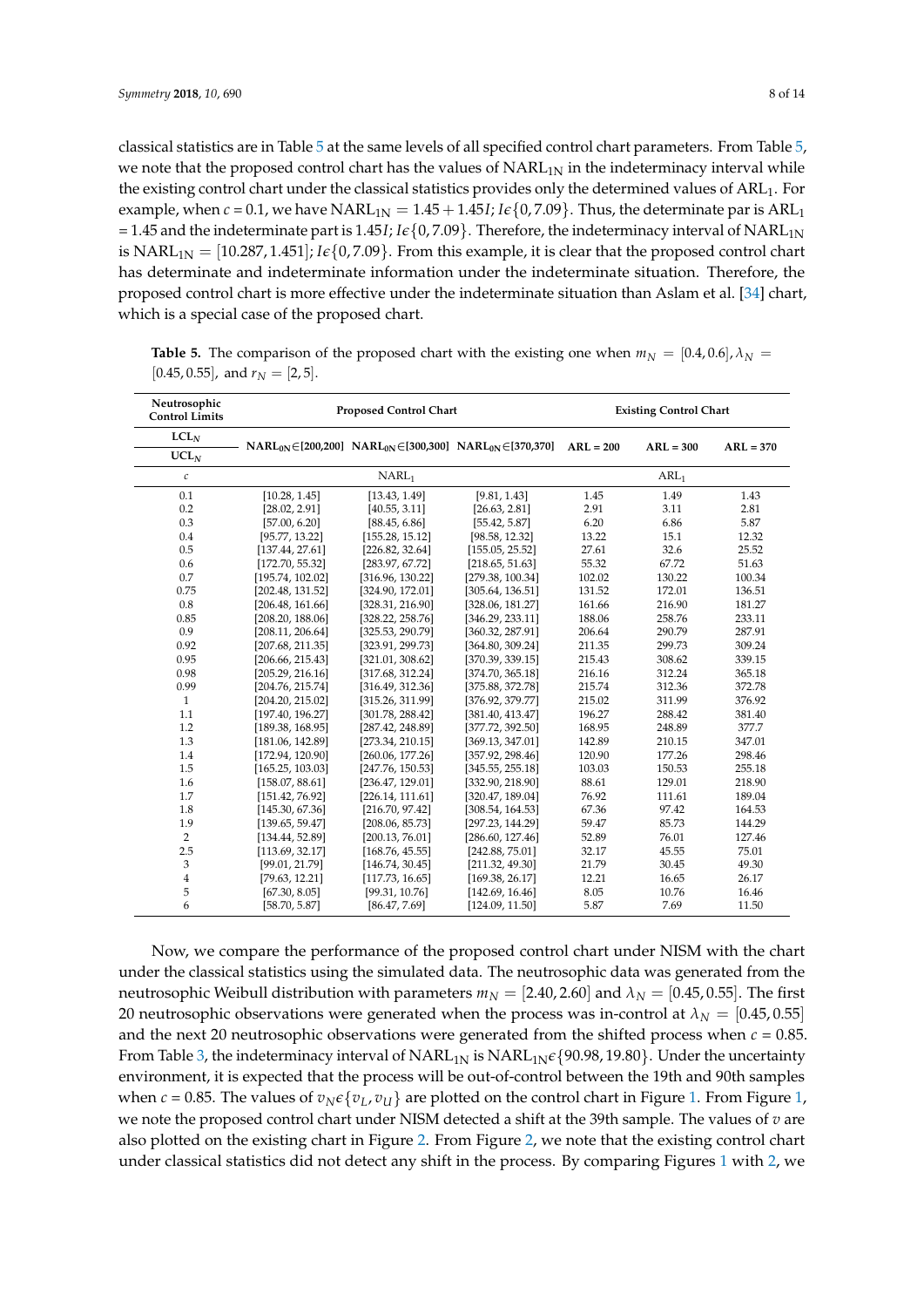<span id="page-8-1"></span>conclude that the proposed control chart is more efficient in detecting an early shift in the process than the existing chart under classical statistics.



**Figure 1.** The proposed control chart for the simulated data. **Figure 1.** The proposed control chart for the simulated data.

<span id="page-8-2"></span>

**Figure 2.** Aslam et al. [[34\]](#page-12-7) control chart for the simulated data.

#### <span id="page-8-0"></span>**4. Case Study**

This section is presented to explain the application of the proposed control chart in the very popular automobile manufacturing industry located in Japan. For the high quality of the subsystems of the passenger's cars, the monitoring of the process is done through the control chart. The quality of the subsystems of the cars is based on the service time. The data is in days until the service is required for the subsystems. The service time data of subsystems is measured through the complex equipment. Therefore, some observations about the time until the service is required are uncertain. The monitoring of such data cannot be done using the control chart proposed by Aslam et al. [\[34\]](#page-12-7) under classical statistics. Under the uncertainty environment, the company has decided to apply the proposed control chart for the monitoring of service time data. Suppose, for this experiment, the company decided to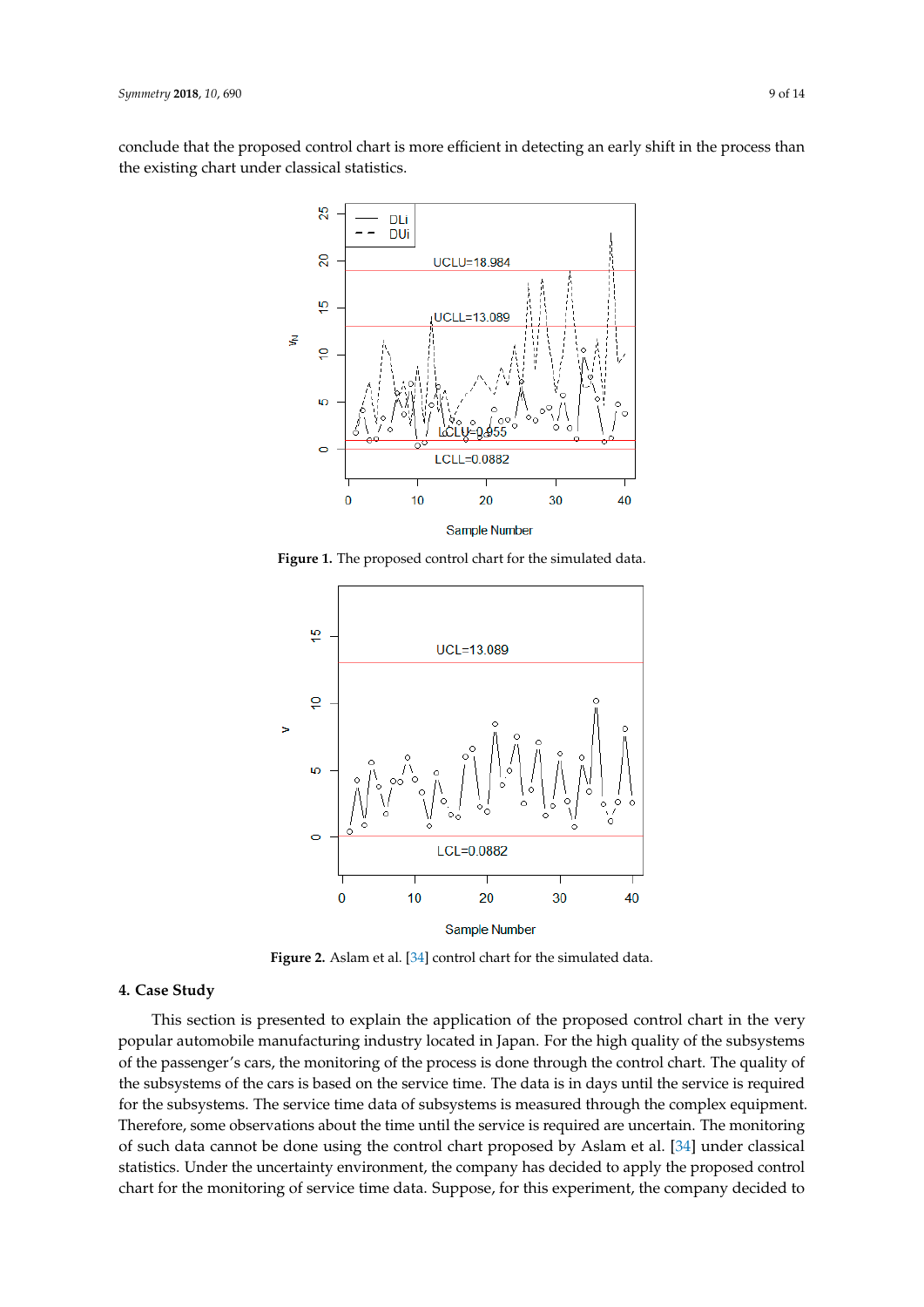<span id="page-9-0"></span>set parameters as  $r_N \epsilon [2, 5]$  and  $NARL_{0N} \epsilon \{370, 370\}$ . The service time data of presenter cars follows the neutrosophic Weibull distribution with  $m_N \epsilon$ [2.40, 2.60] and  $\lambda_N \epsilon$ [1.90, 2.10]. The  $v_N$  for this data is shown in Table [6.](#page-9-0)

| Sample No.     | $v_N$         | Sample No. | $v_N$         |
|----------------|---------------|------------|---------------|
| $\mathbf{1}$   | [3.01, 2.76]  | 21         | [0.36, 16.32] |
| $\overline{2}$ | [2.61, 7.57]  | 22         | [0.39, 4.44]  |
| 3              | [7.74, 4.57]  | 23         | [0.98, 10.49] |
| $\overline{4}$ | [0.84, 4.25]  | 24         | [6.06, 6.49]  |
| 5              | [1.19, 10.66] | 25         | [7.31, 2.59]  |
| 6              | [2.55, 10.25] | 26         | [2.54, 9.34]  |
| 7              | [3.73, 7.66]  | 27         | [6.18, 11.58] |
| 8              | [3.37, 6.82]  | 28         | [1.78, 6.91]  |
| 9              | [6.19, 5.43]  | 29         | [2.61, 7.28]  |
| 10             | [6.12, 4.31]  | 30         | [5.05, 4.73]  |
| 11             | [3.03, 9.71]  | 31         | [3.67, 8.89]  |
| 12             | [0.33, 2.64]  | 32         | [4.74, 6.45]  |
| 13             | [3.46, 5.18]  | 33         | [0.36, 13.32] |
| 14             | [3.11, 11.91] | 34         | [3.00, 9.29]  |
| 15             | [1.67, 5.78]  | 35         | [0.67, 11.71] |
| 16             | [1.09, 4.59]  | 36         | [0.61, 3.30]  |
| 17             | [2.29, 8.98]  | 37         | [2.01, 1.69]  |
| 18             | [2.47, 4.16]  | 38         | [0.29, 15.05] |
| 19             | [1.22, 11.02] | 39         | [1.00, 12.85] |
| 20             | [3.13, 7.45]  | 40         | [2.55, 9.40]  |

**Table 6.** The statistics for the service time data.

For example, for sample #1: the service time in days is *XNe*{0.357262, 0.510949; 0.077456, 0.122034,  $0.241257$ ,  $0.289738$ ,  $0.369004$ }. The statistic  $v_N$  for this sample is computed by using the formula below.  $v_N \epsilon \sum_{i=1}^{r_N} \left( \frac{X_{(iN)}}{\mu_{0N}} \right)$ *µ*0*N*  $\int^{m_N} + (n_N - r_N) \left( \frac{X_{(iN)}}{u_N} \right)$  $\mu_{0N}$  $\int^{m_N}$  = {2.76, 3.01};  $m_N$  = [2.40, 2.60],  $r_N \in [2, 5]$  and  $\lambda_N$  = [1.90, 2.10]. The values of  $v_N$  are plotted on the control chart in Figure [3.](#page-10-0) From Figure [3,](#page-10-0) we note that several values of the statistic lie in the indeterminacy interval of the control limits. Yet, the control chart proposed by Aslam et al. [\[34\]](#page-12-7) in Figure [4](#page-10-1) shows that the process is an in-control state. From Figure [3,](#page-10-0) it can be noted that several values of plotting statistics are in the indeterminacy interval. Samples #12,  $#21$ ,  $#22$ ,  $#33$ , and  $#37$  are very close to the LCL<sub>L</sub> that needs special attention by the industrial engineers. However, the existing control chart indicates that only two values are very close to the control limit. By comparing Figures [3](#page-10-0) with [4,](#page-10-1) we conclude that the proposed control chart is better, more flexible, and more effective than the existing chart under the uncertainty environment. In addition, the proposed control chart is more efficient for the monitoring of the process than the existing control chart.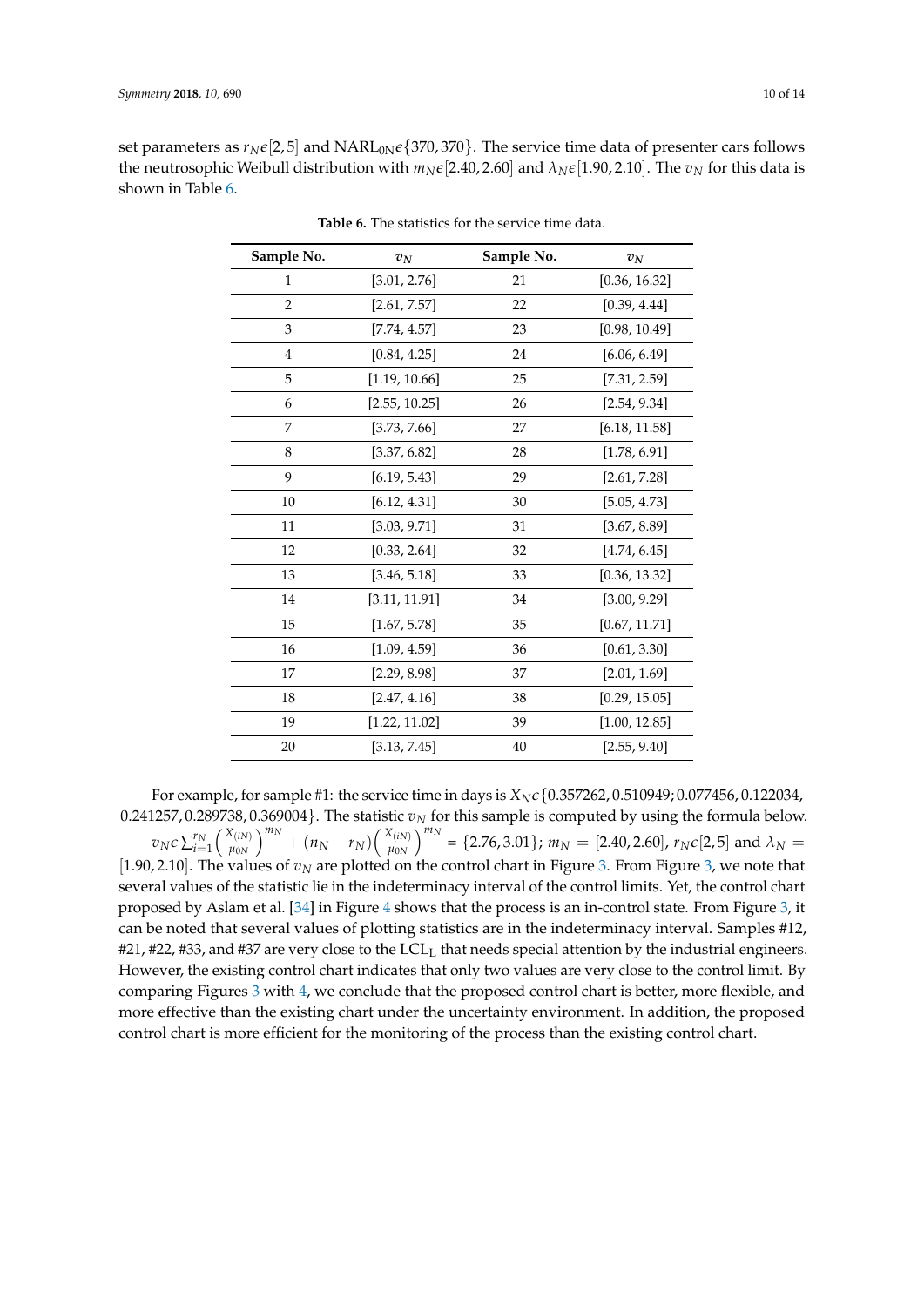<span id="page-10-0"></span>

**Figure 3.** The proposed control chart for the automobile data. **Figure 3.** The proposed control chart for the automobile data.

<span id="page-10-1"></span>

**Figure 4.** Aslam et al. [34] control chart for the automobile data. **Figure 4.** Aslam et al. [\[34\]](#page-12-7) control chart for the automobile data.

# **5. Conclusions 5. Conclusions**

A control chart for failure-censored (Type-II) reliability tests under the NS was presented in this paper. The necessary measures to apply the proposed control chart were given in the paper.<br>— The proposed control chart was the generalization of the control chart under classical statistics. A simulation study and real data showed the efficiency of the proposed control chart under the uncertainty environment. By comparing the proposed chart with the chart under the classical statistics, we noted that the proposed chart was more effective, more flexible, and adequate for use in the uncertainty environment. The proposed control chart can be applied in this industry when there are some uncertain, unclear, and fuzzy observations in the sample or in the population. The proposed control chart, when using the other sampling schemes or the cost model, can be studied in<br>. proposed control charter sampling sampling sampling sampling sampling schemes or the cost model, can be studied in the cost model, can be studied in the cost model, can be studied in the cost model, can be studied in the c future research. future research.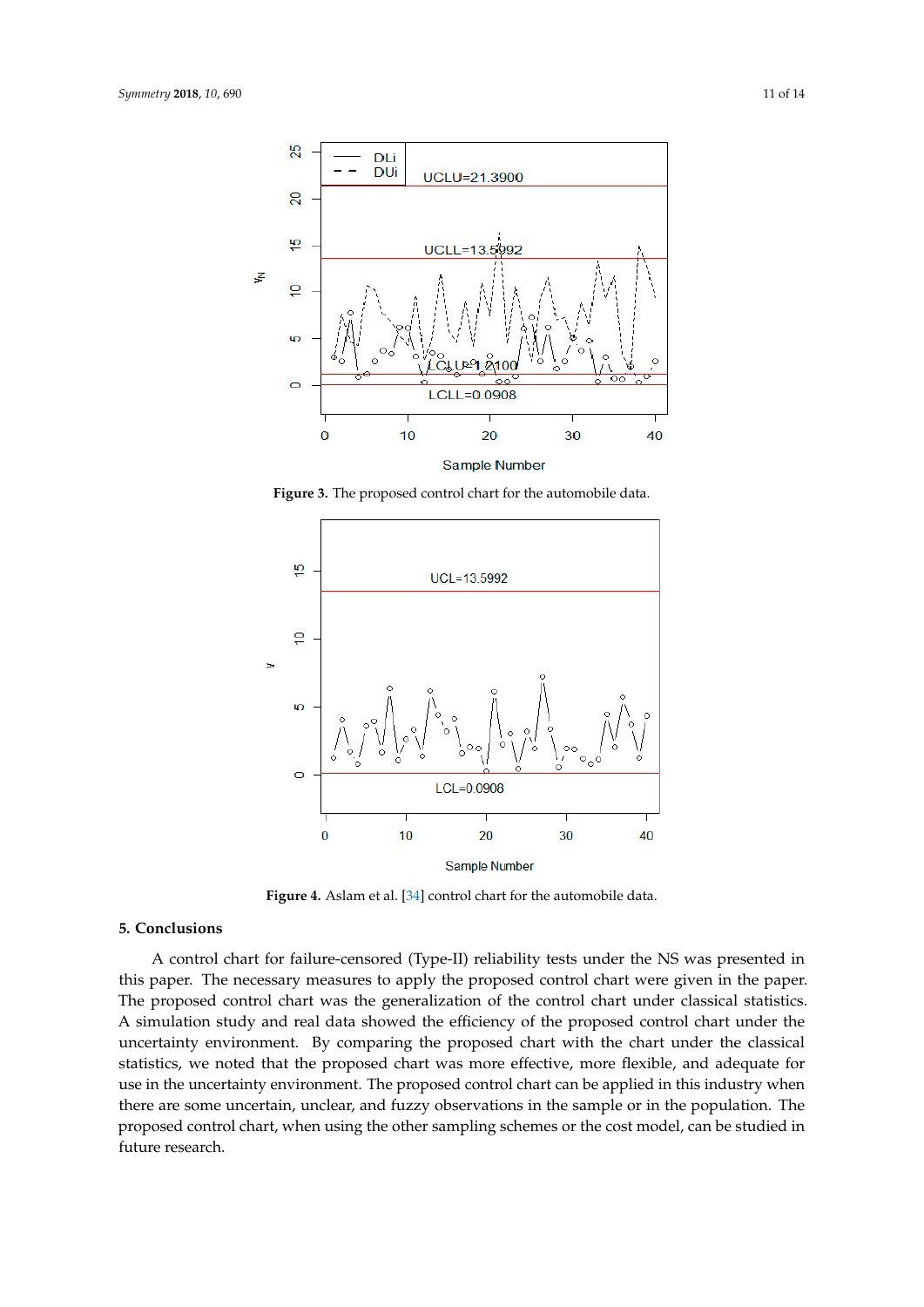**Author Contributions:** Conceived and designed the experiments, M.A. (Mohammed Albassam), N.K., and M.A. (Mohammed Albassam) Performed the experiments, M.A. (Mohammed Albassam) and N.K. Analyzed the data, M.A. (Mohammed Albassam) and N.K. Contributed reagents/materials/analysis tools, M.A. (Muhammad Aslam). Wrote the paper, M.A. (Muhammad Aslam).

**Funding:** This article was funded by the Deanship of Scientific Research (DSR) at King Abdulaziz University, Jeddah. The authors, therefore, acknowledge and thank DSR technical and financial support.

**Acknowledgments:** The authors are deeply thankful to the editor and reviewers for their valuable suggestions to improve the quality of this manuscript.

**Conflicts of Interest:** The authors declare no conflict of interest regarding this paper.

#### **References**

- <span id="page-11-0"></span>1. Aichouni, M.; Al-Ghonamy, A.; Bachioua, L. Control charts for non-normal data: Illustrative example from the construction industry business. Available online: [https://www.google.com.tw/url?sa=t&rct=j&q=](https://www.google.com.tw/url?sa=t&rct=j&q=&esrc=s&source=web&cd=1&cad=rja&uact=8&ved=2ahUKEwjgz4mTn_zeAhWOFogKHXjbCXIQFjAAe) [&esrc=s&source=web&cd=1&cad=rja&uact=8&ved=2ahUKEwjgz4mTn\\_zeAhWOFogKHXjbCXIQFjAAe](https://www.google.com.tw/url?sa=t&rct=j&q=&esrc=s&source=web&cd=1&cad=rja&uact=8&ved=2ahUKEwjgz4mTn_zeAhWOFogKHXjbCXIQFjAAe) <gQICRAC&url=http%3A%2F%2Fwww.wseas.us%2Fe-library%2Fconferences%2F2014%2FMalaysia%2FM> <ACMESE%2FMACMESE-10.pdf&usg=AOvVaw1PPU0bV-aBbm7pVZ9wunqY> (accessed on 11 November 2018).
- <span id="page-11-1"></span>2. Amin, R.W.; Reynolds, M.R., Jr.; Saad, B. Nonparametric quality control charts based on the sign statistic. *Commun. Stat. Theory Methods* **1995**, *24*, 1597–1623. [\[CrossRef\]](http://dx.doi.org/10.1080/03610929508831574)
- <span id="page-11-2"></span>3. Bai, D.; Choi, I. (x) over-bar-control and r-control charts for skewed populations. *J. Qual. Technol.* **1995**, *27*, 120–131. [\[CrossRef\]](http://dx.doi.org/10.1080/00224065.1995.11979575)
- <span id="page-11-3"></span>4. Al-Oraini, H.A.; Rahim, M. Economic statistical design of  $\bar{x}$  control charts for systems with gamma ( $\lambda$ , 2) in-control times. *Comput. Ind. Eng.* **2002**, *43*, 645–654. [\[CrossRef\]](http://dx.doi.org/10.1016/S0360-8352(02)00119-5)
- <span id="page-11-4"></span>5. Chen, Y.-K. Economic design of x control charts for non-normal data using variable sampling policy. *Int. J. Prod. Econ.* **2004**, *92*, 61–74. [\[CrossRef\]](http://dx.doi.org/10.1016/j.ijpe.2003.09.011)
- <span id="page-11-5"></span>6. Ahmad, S.; Riaz, M.; Abbasi, S.A.; Lin, Z. On efficient median control charting. *J. Chin. Inst. Eng.* **2014**, *37*, 358–375. [\[CrossRef\]](http://dx.doi.org/10.1080/02533839.2013.781794)
- <span id="page-11-6"></span>7. Lio, Y.; Tsai, T.-R.; Aslam, M.; Jiang, N. Control charts for monitoring burr type-x percentiles. *Commun. Stat. Simul. Comput.* **2014**, *43*, 761–776. [\[CrossRef\]](http://dx.doi.org/10.1080/03610918.2012.714033)
- <span id="page-11-7"></span>8. Miller, T.; Balch, B. Statistical process control in food processing. *ISA Trans.* **1991**, *30*, 35–37. [\[CrossRef\]](http://dx.doi.org/10.1016/0019-0578(91)90052-7)
- 9. Kegel, T. Statistical control of a pressure instrument calibration process. *ISA Trans.* **1996**, *35*, 69–77. [\[CrossRef\]](http://dx.doi.org/10.1016/0019-0578(96)00009-2)
- 10. Chou, C.-Y.; Chen, C.-H.; Liu, H.-R. Economic-statistical design of x¥ charts for non-normal data by considering quality loss. *J. Appl. Stat.* **2000**, *27*, 939–951. [\[CrossRef\]](http://dx.doi.org/10.1080/02664760050173274)
- 11. Wu, Z.; Xie, M.; Tian, Y. Optimization design of thex & s charts for monitoring process capability. *J. Manuf. Syst.* **2002**, *21*, 83–92.
- 12. Venkatesan, G. Process control of product quality. *ISA Trans.* **2003**, *42*, 631–641. [\[CrossRef\]](http://dx.doi.org/10.1016/S0019-0578(07)60011-1)
- 13. Lin, Y.-C.; Chou, C.-Y. On the design of variable sample size and sampling intervals charts under non-normality. *Int. J. Prod. Econ.* **2005**, *96*, 249–261. [\[CrossRef\]](http://dx.doi.org/10.1016/j.ijpe.2004.05.001)
- 14. Zhang, H.Y.; Shamsuzzaman, M.; Xie, M.; Goh, T.N. Design and application of exponential chart for monitoring time-between-events data under random process shift. *Int. J. Adv. Manuf. Technol.* **2011**, *57*, 849–857. [\[CrossRef\]](http://dx.doi.org/10.1007/s00170-011-3345-z)
- 15. McCracken, A.; Chakraborti, S. Control charts for joint monitoring of mean and variance: An overview. *Qual. Technol. Quant. Manag.* **2013**, *10*, 17–35. [\[CrossRef\]](http://dx.doi.org/10.1080/16843703.2013.11673306)
- 16. Addeh, J.; Ebrahimzadeh, A.; Azarbad, M.; Ranaee, V. Statistical process control using optimized neural networks: A case study. *ISA Trans.* **2014**, *53*, 1489–1499. [\[CrossRef\]](http://dx.doi.org/10.1016/j.isatra.2013.07.018) [\[PubMed\]](http://www.ncbi.nlm.nih.gov/pubmed/24210290)
- 17. Celano, G.; Castagliola, P.; Fichera, S.; Nenes, G. Performance of t control charts in short runs with unknown shift sizes. *Comput. Ind. Eng.* **2013**, *64*, 56–68. [\[CrossRef\]](http://dx.doi.org/10.1016/j.cie.2012.10.003)
- <span id="page-11-8"></span>18. Aslam, M.; Azam, M.; Khan, N. X-bar control charts for non-normal correlated data under repetitive sampling. *J. Test. Eval.* **2015**, *44*, 1756–1767. [\[CrossRef\]](http://dx.doi.org/10.1520/JTE20140290)
- <span id="page-11-9"></span>19. Pascual, F.; Li, S. Monitoring the weibull shape parameter by control charts for the sample range of type ii censored data. *Qual. Reliab. Eng. Int.* **2012**, *28*, 233–246. [\[CrossRef\]](http://dx.doi.org/10.1002/qre.1239)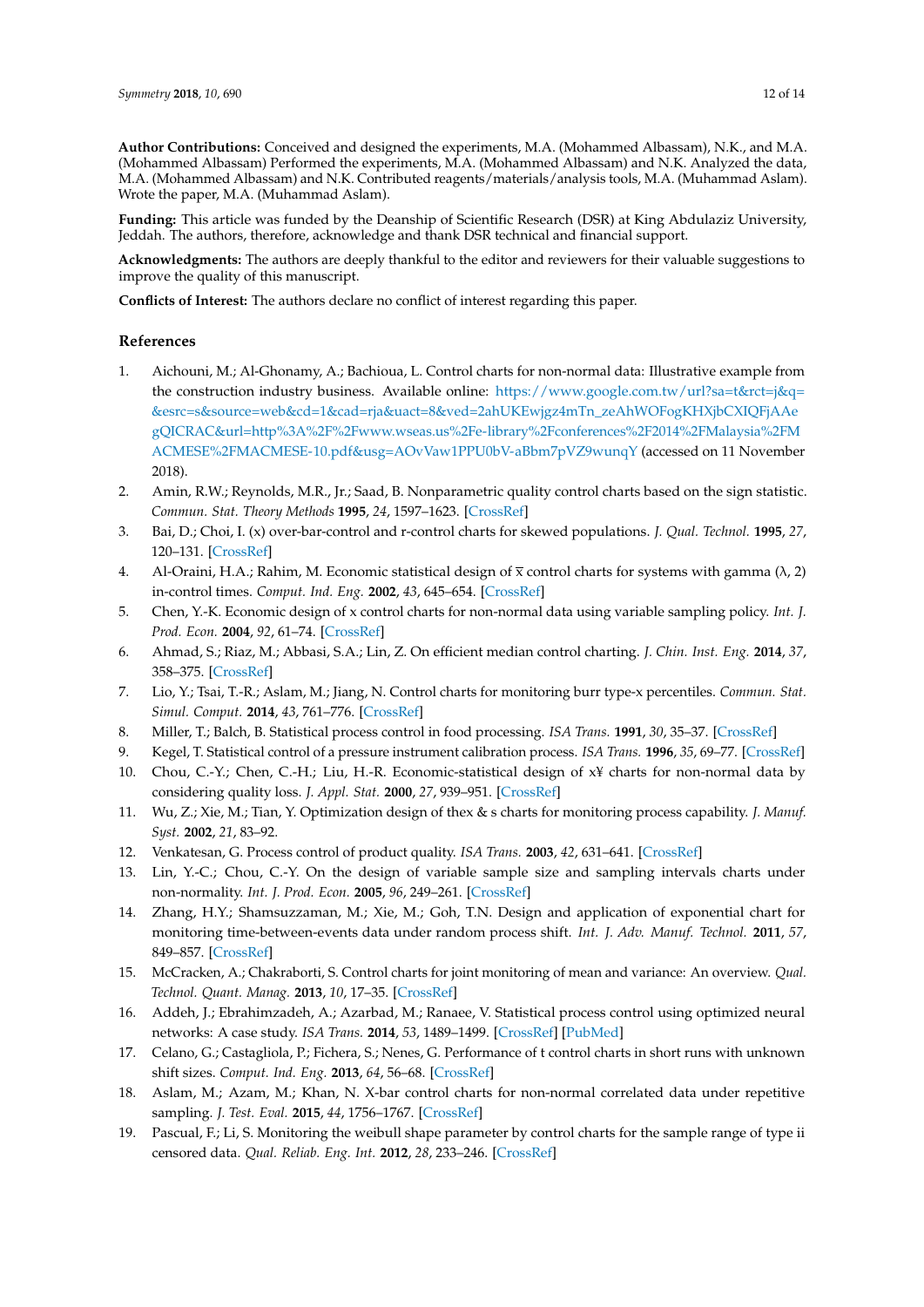- 20. Guo, B.; Wang, B.X. Control charts for monitoring the weibull shape parameter based on type-ii censored sample. *Qual. Reliab. Eng. Int.* **2014**, *30*, 13–24. [\[CrossRef\]](http://dx.doi.org/10.1002/qre.1473)
- 21. Haghighi, F.; Pascual, F.; Castagliola, P. Conditional control charts for weibull quantiles under type ii censoring. *Qual. Reliab. Eng. Int.* **2015**, *31*, 1649–1664. [\[CrossRef\]](http://dx.doi.org/10.1002/qre.1698)
- 22. Chan, Y.; Han, B.; Pascual, F. Monitoring the weibull shape parameter with type ii censored data. *Qual. Reliab. Eng. Int.* **2015**, *31*, 741–760. [\[CrossRef\]](http://dx.doi.org/10.1002/qre.1631)
- 23. Wang, F.K.; Bizuneh, B.; Cheng, X.B. New control charts for monitoring the weibull percentiles under complete data and type-ii censoring. *Qual. Reliab. Eng. Int.* **2018**, *34*, 403–416. [\[CrossRef\]](http://dx.doi.org/10.1002/qre.2261)
- 24. Asadzadeh, S.; Kiadaliry, F. Monitoring type-2 censored reliability data in multistage processes. *Qual. Reliab. Eng. Int.* **2017**, *33*, 2551–2561. [\[CrossRef\]](http://dx.doi.org/10.1002/qre.2217)
- 25. Aslam, M.; Arif, O.H.; Jun, C.-H. An attribute control chart for a weibull distribution under accelerated hybrid censoring. *PLoS ONE* **2017**, *12*, e0173406. [\[CrossRef\]](http://dx.doi.org/10.1371/journal.pone.0173406) [\[PubMed\]](http://www.ncbi.nlm.nih.gov/pubmed/28257479)
- <span id="page-12-0"></span>26. Guo, B.; Wang, B.X.; Xie, M. Arl-unbiased control charts for the monitoring of exponentially distributed characteristics based on type-ii censored samples. *J. Stat. Comput. Simul.* **2014**, *84*, 2734–2747. [\[CrossRef\]](http://dx.doi.org/10.1080/00949655.2014.898766)
- <span id="page-12-1"></span>27. Montgomery, D.C.; Runger, G.C. *Applied Statistics and Probability for Engineers*; John Wiley & Sons: New York, NY, USA, 2010.
- 28. Rausand, M.; Høyland, A. *System Reliability Theory: Models, Statistical Methods, and Applications*; John Wiley & Sons: New York, NY, USA, 2004; Volume 396.
- <span id="page-12-2"></span>29. Borror, C.M.; Keats, J.B.; Montgomery, D.C. Robustness of the time between events cusum. *Int. J. Prod. Res.* **2003**, *41*, 3435–3444. [\[CrossRef\]](http://dx.doi.org/10.1080/0020754031000138321)
- <span id="page-12-3"></span>30. Nelson, P.R. Control charts for weibull processes with standards given. *IEEE Trans. Reliab.* **1979**, *28*, 283–288. [\[CrossRef\]](http://dx.doi.org/10.1109/TR.1979.5220605)
- <span id="page-12-4"></span>31. Nichols, M.D.; Padgett, W. A bootstrap control chart for weibull percentiles. *Qual. Reliab. Eng. Int.* **2006**, *22*, 141–151. [\[CrossRef\]](http://dx.doi.org/10.1002/qre.691)
- <span id="page-12-5"></span>32. Aslam, M.; Jun, C.-H. Attribute control charts for the weibull distribution under truncated life tests. *Qual. Eng.* **2015**, *27*, 283–288. [\[CrossRef\]](http://dx.doi.org/10.1080/08982112.2015.1017649)
- <span id="page-12-6"></span>33. Aslam, M.; Khan, N.; Jun, C.-H. A control chart for time truncated life tests using pareto distribution of second kind. *J. Stat. Comput. Simul.* **2015**, *86*, 2113–2122. [\[CrossRef\]](http://dx.doi.org/10.1080/00949655.2015.1103737)
- <span id="page-12-7"></span>34. Khan, N.; Aslam, M.; Raza, S.M.M.; Jun, C.H. A new variable control chart under failure-censored reliability tests for Weibull distribution. *Qual. Reliab. Eng. Int.* **2018**. [\[CrossRef\]](http://dx.doi.org/10.1002/qre.2422)
- <span id="page-12-8"></span>35. Senturk, S.; Erginel, N. Development of fuzzy x∼-r∼ and x∼-s∼ control charts using α-cuts. *Inf. Sci.* **2009**, *179*, 1542–1551. [\[CrossRef\]](http://dx.doi.org/10.1016/j.ins.2008.09.022)
- <span id="page-12-9"></span>36. Rowlands, H.; Wang, L.R. An approach of fuzzy logic evaluation and control in spc. *Qual. Reliab. Eng. Int.* **2000**, *16*, 91–98. [\[CrossRef\]](http://dx.doi.org/10.1002/(SICI)1099-1638(200003/04)16:2<91::AID-QRE307>3.0.CO;2-9)
- <span id="page-12-10"></span>37. El-Shal, S.M.; Morris, A.S. A fuzzy rule-based algorithm to improve the performance of statistical process control in quality systems. *J. Intell. Fuzzy Syst.* **2000**, *9*, 207–223.
- <span id="page-12-11"></span>38. Ertuğrul, I.; Güneş, M. The usage of fuzzy quality control charts to evaluate product quality and an application. In *Analysis and Design of Intelligent Systems Using Soft Computing Techniques*; Springer: Berlin/Heidelberg, Germany, 2007; pp. 660–673.
- <span id="page-12-12"></span>39. Sabegh, M.H.Z.; Mirzazadeh, A.; Salehian, S.; Weber, G.-W. A literature review on the fuzzy control chart; classifications & analysis. *Int. J. Supply Oper. Manag.* **2014**, *1*, 167–189.
- <span id="page-12-13"></span>40. Avakh Darestani, S.; Moradi Tadi, A.; Taheri, S.; Raeiszadeh, M. Development of fuzzy u control chart for monitoring defects. *Int. J. Qual. Reliab. Manag.* **2014**, *31*, 811–821. [\[CrossRef\]](http://dx.doi.org/10.1108/IJQRM-03-2013-0048)
- <span id="page-12-14"></span>41. Mojtaba Zabihinpour, S.; Ariffin, M.; Tang, S.H.; Azfanizam, A. Construction of fuzzy xs control charts with an unbiased estimation of standard deviation for a triangular fuzzy random variable. *J. Intell. Fuzzy Syst.* **2015**, *28*, 2735–2747. [\[CrossRef\]](http://dx.doi.org/10.3233/IFS-151551)
- <span id="page-12-15"></span>42. Shu, M.-H.; Dang, D.-C.; Nguyen, T.-L.; Hsu, B.-M.; Phan, N.-S. Fuzzy and control charts: A data-adaptability and human-acceptance approach. *Complexity* **2017**, *2017*, 4376809. [\[CrossRef\]](http://dx.doi.org/10.1155/2017/4376809)
- <span id="page-12-16"></span>43. Gülbay, M.; Kahraman, C.; Ruan, D. A-cut fuzzy control charts for linguistic data. *Int. J. Intell. Syst.* **2004**, *19*, 1173–1195. [\[CrossRef\]](http://dx.doi.org/10.1002/int.20044)
- 44. Kaya, İ.; Kahraman, C. Process capability analyses based on fuzzy measurements and fuzzy control charts. *Expert Syst. Appl.* **2011**, *38*, 3172–3184. [\[CrossRef\]](http://dx.doi.org/10.1016/j.eswa.2010.09.004)